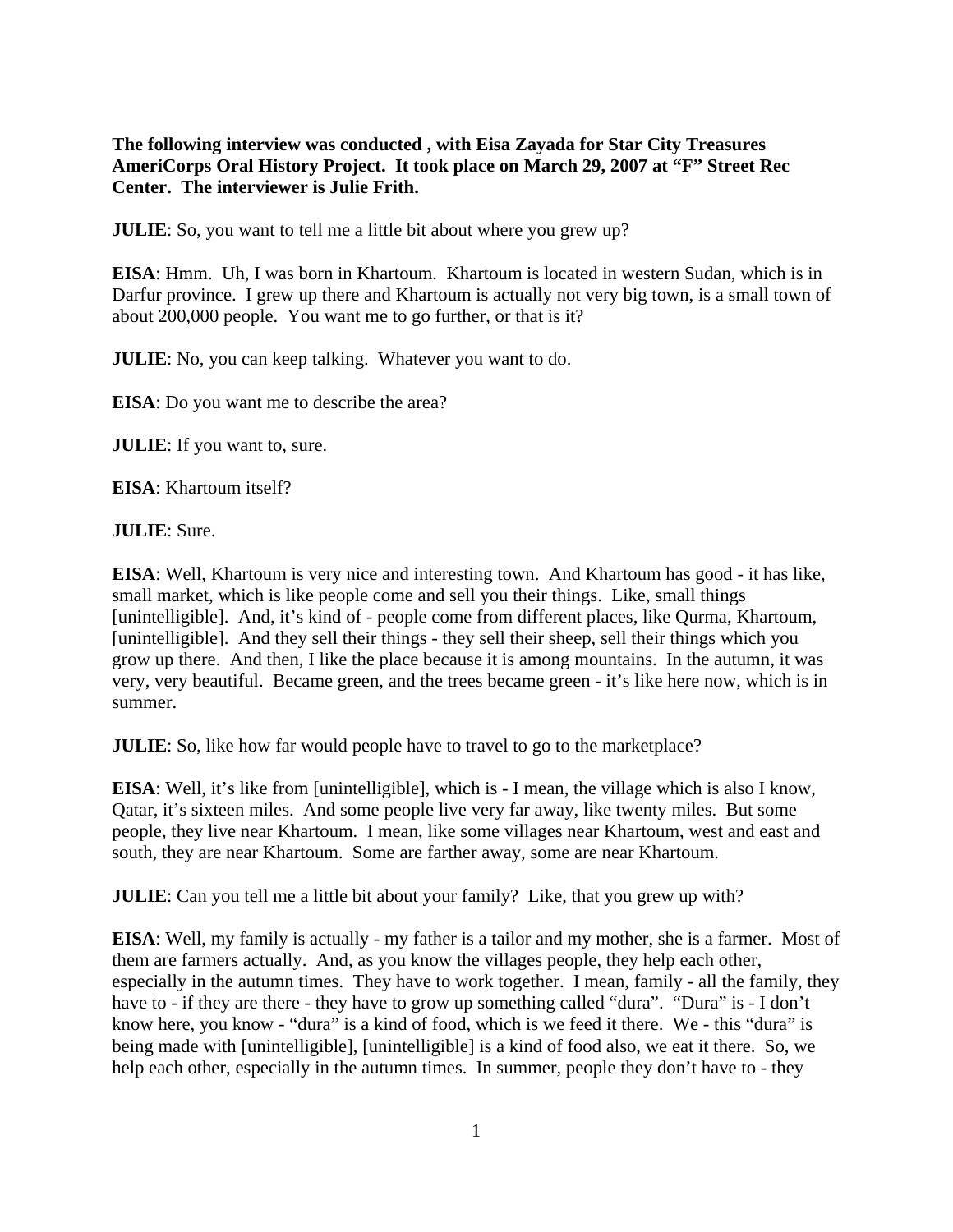grow onions, tomatoes and other things, other stuff. They want to - if they grow all these things, also they bring it again to Khartoum. They sell it to Khartoum and they get money from there, from this kind of crops.

**JULIE**: Okay. Like, as far as your food, what would be like, the type of food that you guys would eat. Like for breakfast, do you have breakfast or do you guys just eat like a couple times a day? Like, what would be like, a meal? Like, where we have meat, vegetables, fruits in our meal - what would be like a normal meal for you?

**EISA**: Well, as I said, our traditional food is [unintelligible]. We eat [unintelligible] in the morning. And our breakfast is started in the morning, like seven o'clock. So, some - uh, some of the communities they have two meals, but for us, we have three meals. [unintelligible] in the morning, and then at the noon to like, three o'clock we have lunch. And in the evening, like eight or seven o'clock, we have what we call dinner, or supper? Supper, that is a large meal. But our food is, as I said, most of the time we eat [unintelligible]. We do not eat meat. We eat meat sometimes - maybe a week, once a week. Uh, people in our area, they don't believe in meat too much. They don't like to eat meat too much because they just - when they slaughter it on the market time, let us say on Friday, they eat once times in a month. So, I think it's very healthy to not eat meat all the time. So, you have to eat from time to time, you don't have to eat meats all the time. And we drink milk, instead of eating meals, we drink milk.

**JULIE**: Now, is [unintelligible], is it like a grain?

**EISA**: [Unintelligible] is like, made out of flour? And water, and then they have something stuff, I don't know what you call it, bittersweet or something like that. It's kind of like, put on it then you eat it together with this. [Unintelligible] is - you can put it as kind of bread, but [unintelligible] itself is very good meal. When you eat it, three hours you will be full. You don't - you're satisfied with three hours, you don't need any food when you eat it.

**JULIE**: Do you still eat [unintelligible] today?

**EISA**: Sometimes. Yea, sometimes. I go to some communities of Sudanese, they still - yea they still cook [unintelligible].

**JULIE**: Okay. Can you tell me about some of your family traditions?

**EISA**: Well, one of the best I can example to traditional of our family - for example, if somebody want to marry, get married, um - he is supposed to tell his family, either his father or mother, they has to know this. Uh, and uh, also if they don't agree, then it doesn't have to - I mean, for the man, he has to tell both of them. For the woman, uh - actually, in the past they do this, but nowadays they change - they have to talk to the girl, whether she like the man or not. In the past they forced the girl, but nowadays they understand it cause a lot of problems. I mean, it caused divorce and separation. Nowadays, they have to talk to the girl, whether she like the man or not. And if she doesn't like the man, then they don't have - she doesn't have to marry that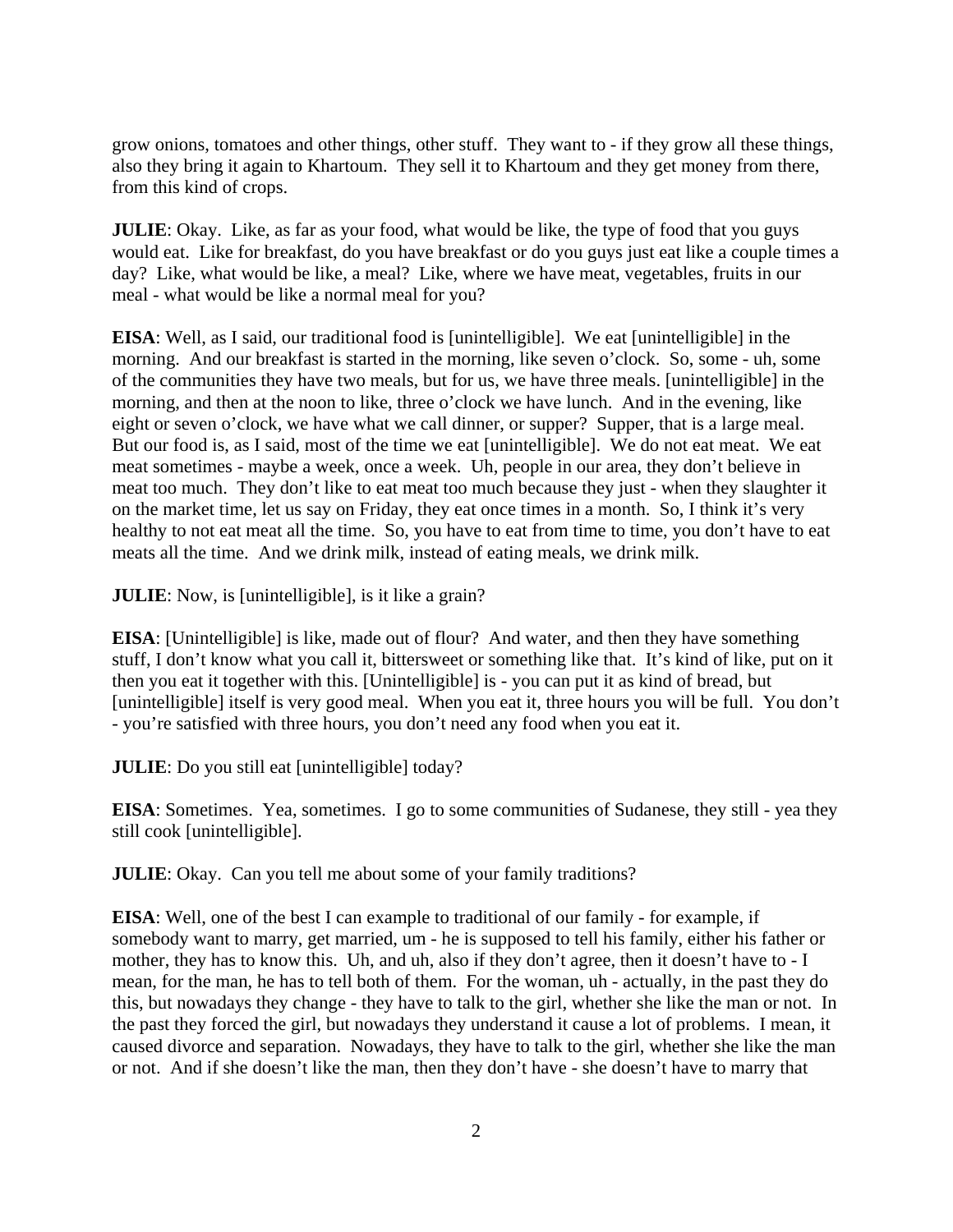man. I mean, it's kind of interesting. The family itself, they help you if you want to get married. If you are a man, they pay for you, if your father have cows or something, he would help you, actually. He would help you in order to get married.

**JULIE**: Kind of a like a dowry?

**EISA**: Yea, to pay your dowry or something like that. This is in terms of marriage. In terms of food, we gather together and we eat together. One of our traditions, if the elder is there, then he has to start first. Nobody will start eating before him. He has to start, and then the other younger follow him. This one of the traditions. It's kind of respect, I mean. If you don't - if you are younger, you don't have to start first. Then the elder starts first, and then you follow him. Sign of respect.

**JULIE**: Is there any certain holidays that you guys celebrate?

**EISA**: Yes. Uh, we have holidays which we celebrate. Especially Friday. Fridays, as you know, like here Sunday. [Unintelligible]. On Friday, they have to go to work to pray or something. And then after they pray they can come to work. But they don't have to have the whole day off. They can - until 2 o'clock p.m., and they can resume working again no problem. This is Friday. And the other celebration, we have the same, like here, you have [unintelligible] let's say, Christmas Day. And we have there like, Eid [unintelligible], Eid [unintelligible] it's kind traditional, which is where the Muslim people, they do it two times a year.

**JULIE**: So you are Muslim then?

**EISA**: Mmhmm.

**JULIE**: Tell me a little bit about your education that you got in your country.

**EISA**: Well, actually I went to uh, elementary school in [unintelligible]. As I said, I grew up in Khartoum, but uh, later on my father moved to a village called [unintelligible], which is sixteen miles from Khartoum. So, I went to elementary school there, and middle school. This was in 1973, I believe it. I went to primary school until 1979, and then when I finished primary I went to middle school in 1980. '80 until '83 I finished middle school. This is the whole education which I get in this area. From that time, which is in 1983, I believe it - I moved from Khartoum to [?Kartom?] and I stayed with my uncle. Again, I did my uh, middle school because I wasn't very good, so I repeat it again. [Unintelligible] I repeat middle school. And I passed middle school. And then I went to [unintelligible] Technical School, which was in 1984. Uh, I wasn't able to finish technical school for some reasons. Then, 1987 I moved to Egypt, to Cairo. Then in there I did some courses in English [unintelligible]. I went to British Consulate, and I did some courses. Like, I believe ten courses or eight courses in English. At that time, I would like - I need to improve my English. So, British Consulate was helpful. I didn't spend very long in Egypt. I went back to Sudan in 1991. Uh, I didn't also spend longer time. One year - I came back again to Egypt and I stayed in Egypt like, three years. At that time, I wasn't go to school, I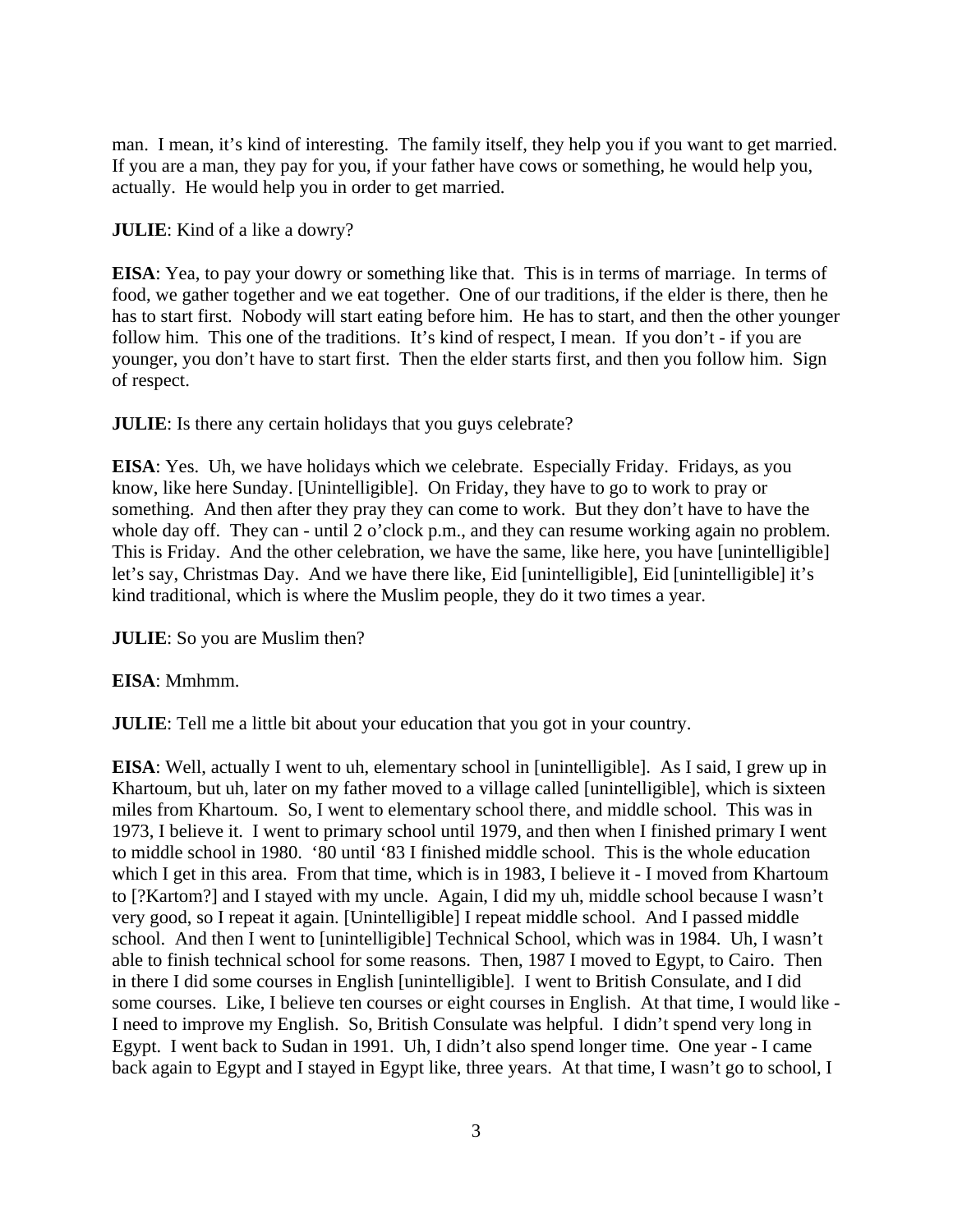just working. And then I go back to Sudan again. Sorry, I say I *went* back to Sudan again. In 1995, I start - I was, I resume, I was resume my school - I went to school. I went to one of the school which is very famous for refugee, which is called Sudan Open Learning Unit. I went there to finish my high school. I went there for three years, and I did my high school actually. And, in [unintelligible] like, I knew many, many, many people, or many classmates, like [unintelligible]. And my great teacher was from central Africa. His name [unintelligible]. I stayed there for three years. I also did my, my - beside my high secondary school, I did another course called "Teaching Assistant Courses", which is for the, for the teachers. If you want to teach English as Second Language, you have to do these courses. So it was very interesting, actually. Do you want me to farther?

**JULIE**: You - whatever you want to say, that's fine. I have a question about when you were like, in primary school? Is that what you called it?

**EISA**: Yea.

**JULIE**: Like, did you have to travel far to go to primary school? Or did you walk to school? Like, children here go on buses?

**EISA**: Yea, this very good questions. It's actually not very far away, but it's like, we walk to go there. It's like for about, I can say, two miles or three miles. Two miles or three miles we walking, actually. Walking in the morning. We don't have cars there.

**JULIE**: Did you have desks, or did you guys sit like, on the floor? Or was it in a building?

**EISA**: No, we have desks. We have desks and we sit on desk. Not chair, but desks. Desks, yea. It's like, made of wood. Not a podium.

**JULIE**: Did you guys use pencils and things, paper?

Yea, we used pencils, we used paper, we used all this kind of stuff. It was an interesting schools, I mean. Anyhow, in the primary school, I mean. Uh, which is - it's a long time ago, 19 - 1973.

**JULIE**: [Laughs].

**EISA**: It's a long time ago. But, I remember - I still remember some of the teachers. And like, my Arabic teacher, his name is [unintelligible]. I still remember him. My Biology teacher, his name's [unintelligible]. He was a great - they were great teachers, I still remember them.

**JULIE**: That's good.

**EISA**: And I still remember my classmates, like Ahmed, Ahmed [unintelligible]. Now he's a doctor. I mean, for example, you know your [unintelligible] until now, because some of them are doctors, they are whatever. They are, I mean, highly educated nowadays, and most of them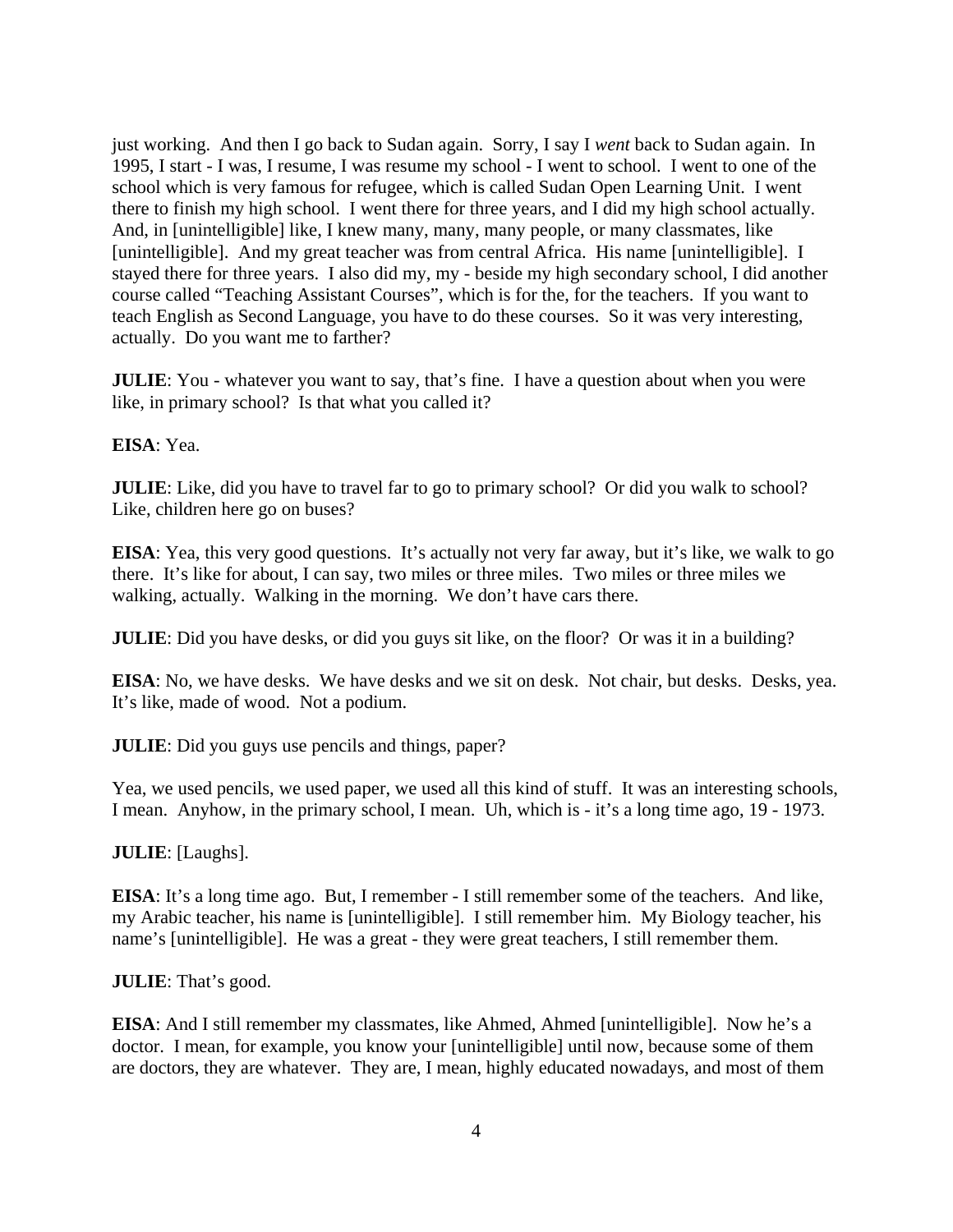they are not in Sudan. We are separated. Some of them they go to Australia, Canada, some of them even Russia. Some people are separated and they - most of them are not in Sudan right now.

**JULIE**: So you went to your schooling there. Now, your primary and your middle school there...

**EISA**: Yea, yea.

**JULIE**: What happened that you had to leave your country?

**EISA**: Well, actually, this is - refer back to 2001. Uh, I was an [unintelligible]. I was working in one of the organizations called [unintelligible]. [Unintelligible] is United Nations Education for Science Cultural Organization. I believe that this organization is - their objective or aim to helps people, in terms of cultural and education. Uh, and uh, according to the government policy, they don't like this kind of organization to be existing in Sudan. So, we were in one of the [unintelligible]. I was an [unintelligible], an active element. I was leadership, and we were having like two-thousand students gathering together and they discuss different kind of issues, such as political issues or social issues, actually. And -

**JULIE**: What kind of -

**EISA**: - we concentrate...You want me to tell you the -

**JULIE**: Yea, what kind of like, political and - I didn't mean to interrupt you - political and social issues, like an example, maybe.

**EISA**: Yea, one example of political issues is, you bring a topic which is, let's say, related to education - what is the policy of the government to the education. Because most of us [unintelligible] teachers. So, we - as I said, this kind of politics, we want to discuss this because the government neglect, in terms of our, our languages, especially. At that time, let us say, Khartoum [unintelligible] was changed from English to Arabic. It was in English, actually, but they changed it to Arabic. And then people, they like to talk this, because education became very weak when they change it from English to Arabic. The curriculum. And it's very difficult for them to understand this kind of curriculum. That one, one of our issues which we discuss, like that. Why the government changed the education from English to Arabic. And then, this is one of the political issues, it is - I, I know it's [unintelligible]. Sometimes, we speak about social issues, which is related to society. Like um, the war, for example, in southern Sudan. At that time, the war was still going on and then, people they want to discuss uh, how can they find a solution for the war? For the war in southern Sudan. This is one of the two uh, two I mean - you can remind me - I mean, I mean *any* topic! I don't want to say that just only this. Any topic related to society, which is sometimes we discuss our uh, let us say - any kind of topic! Like marriage, for example. We can discuss about marriage, about love, all this kind of social issues. Marriage, we can discuss marriage in terms of what's the problem of marrying in Sudan? This is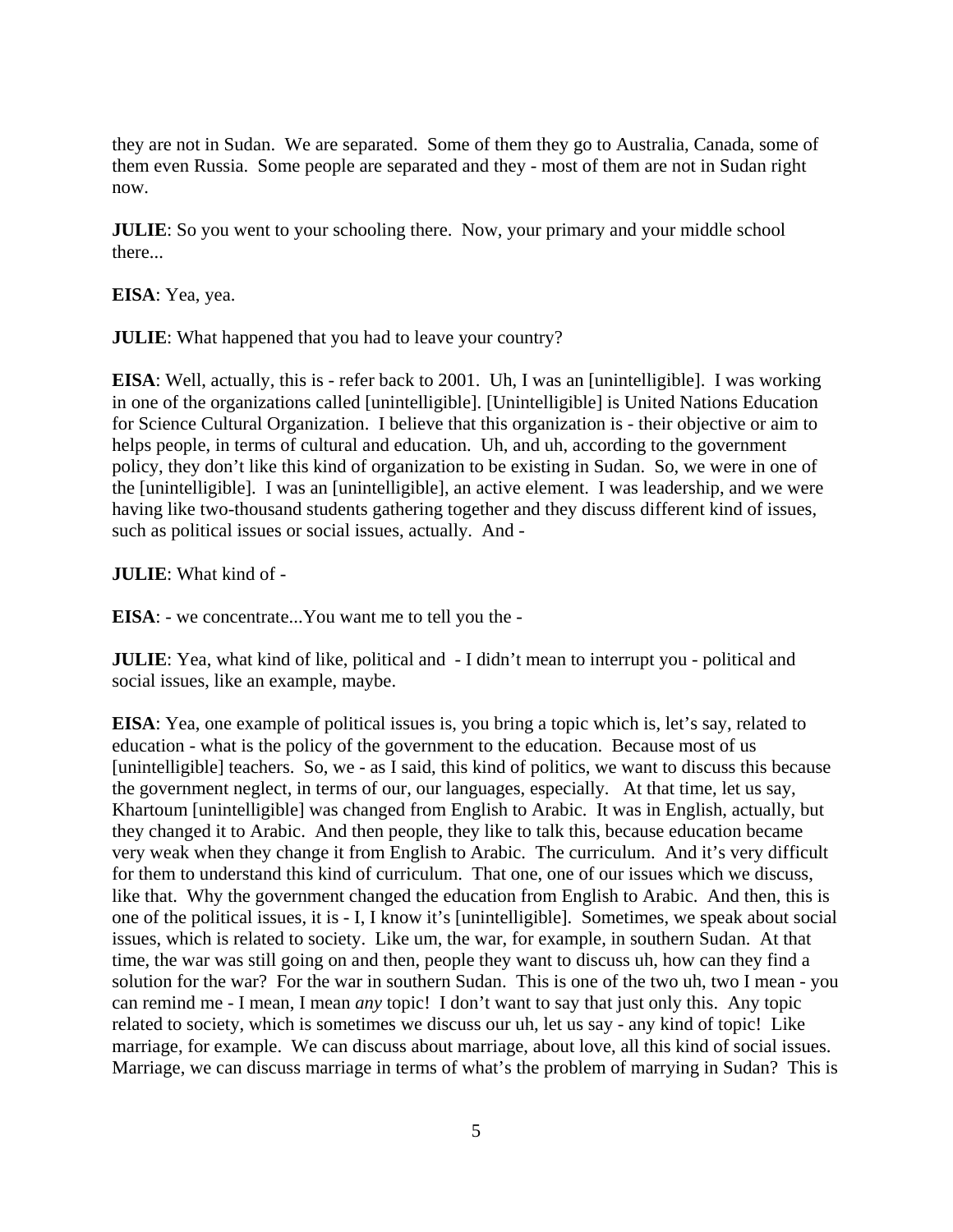one of the social issues, we sometimes discuss about it.

**JULIE**: You weren't allowed to talk - they did not want you talking about the problems? Is that correct?

**EISA**: They don't want to talk about the problems, and that why they arrest people. And uh, this is one of the problems. It just happened to be I was arrested by the police and by the security [unintelligible]. And then, I had been there for six, six, seven days actually. And then, when they released me, I just found out it is very dangerous for me. Then I escaped from there to Egypt.

**JULIE**: So, how... Okay -

**EISA**: It was terrible.

**JULIE**: So, what did they - I know you had to, you were a part of this group.

**EISA**: Yea.

**JULIE**: Correct?

**EISA**: Mmhmm.

**JULIE**: You were a part of this group. Now, how old were you when you were a part of this group, would you say?

**EISA**: How old am I? It was in 2001, and now I am 41 or 42, then let's try to say, it's like thrity - this is 2007, just go five years back.

**JULIE**: So five years ago is when this happened?

**EISA**: Yea, five years ago. It's 2001, six years actually.

**JULIE**: So about six years ago. So then, they arrested you and - what was the political things that you were talking about that caused them - was it just because you were a part of that group, or was there something...What, specifically, were you doing that they did not like? Was is just because you were a part of the group and you were talking about these issues, or was there something that you actually - that they said you did wrong? In their, in their mind.

**EISA**: Well, in their mind is like - one of the, one of the issues which we discussed, and I still remember it, we discuss about the civil war which was taken in southern Sudan. And, in this group, or in that group, there were so many different students who came from different part of Sudan. We had some of them came from southern Sudan, and, and eastern Sudan and, especially, western Sudan. We discuss this kind of issue, which is about - clearly about politics, and some people, of course, when you discuss kind of these issues, people talk [unintelligible]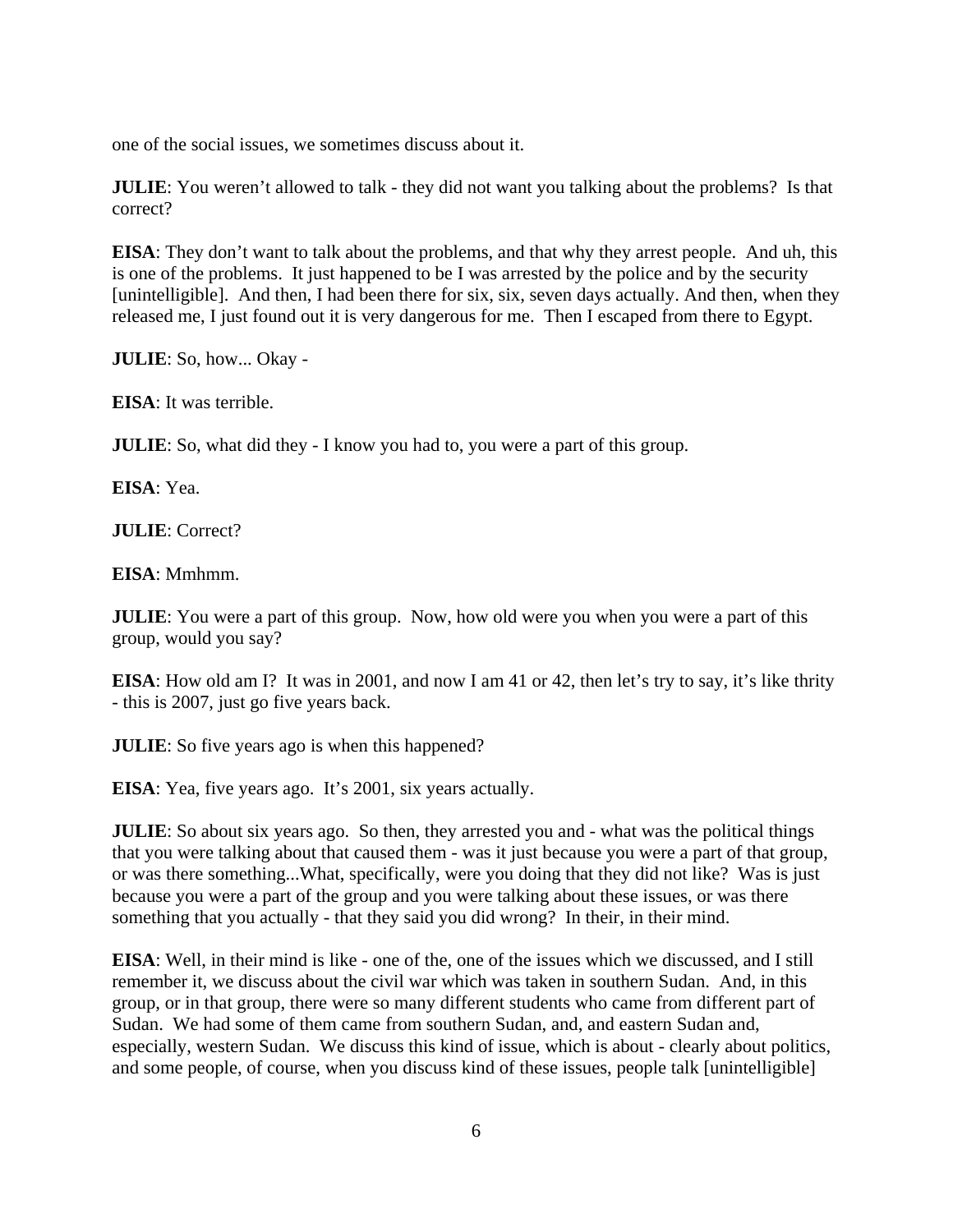that the government did something bad, and why did they kill these people and so forth and so forth. And then, uh - and then we, in both of these issues, because we, we accuse the government -

**JULIE**: You accused the government of being wrong? **EISA**: Yea. Of course.

**JULIE**: I, I understand that. And someone told them, or they knew you were being active or you know, because you were grouping together, and then they found out and arrested you?

**EISA**: Well, you know, you don't know what kind of - I mean, they secretly, they know what is going on. I mean, they are always there, they are among us, everywhere. They are among us, they came there and you don't know them, but they know you. So, whatever you are talking about they just record it and one day they will arrest you. They know what you are doing, I mean, when you are doing it.

# **JULIE**: So, um -

**EISA**: Because many - my friend, now he's in Canada, he's [unintelligible], he used to be with me. I like, my two friends that are in Canada who are in the same group. And uh, most of us, right now, we are not in Sudan. I mean, at that time, when I fled from Egypt, I found [unintelligible] in Egypt. He, he came before me. And there is another guy, his name's [unintelligible], he came after me. And, right now, our club is closed, totally closed down. They shut it down, the government.

**JULIE**: So, could you form the group because you guys are here in the United States now? Could you guys form the group and talk amongst each other here in the United States? And maybe be able to help people in your country?

**EISA**: Well, it's kind of that, it's kind of that, yea. We have a little organization, other Sudanese from Darfur, we have other organizations uh, in Virginia, uh - I believe it, in Texas, I believe it, in New York. But it's kind of like, what you know. I am working here, so it's very difficult for me to go there. Any places.

**JULIE**: Right. So, so when they released you from jail - do some people get killed for talking about things that you were talking about? I mean, what made them release you? Did our government step in and help you?

**EISA**: Well, if they want to release you, you have to sign something called, I don't know what you call it - it's a kind of agreement, the conditions. You have to sign on it, that mean like, you don't have to talk about that again and so forth. It's kind of like [unintelligible], you don't have freedom anymore, of speech, I mean. I can say. So, you don't have to talk about that topic. And then, there are some conditions which is, you don't have to repeat these kind of things, and you sign this paper, and they will release you. But after that I decided to stay there.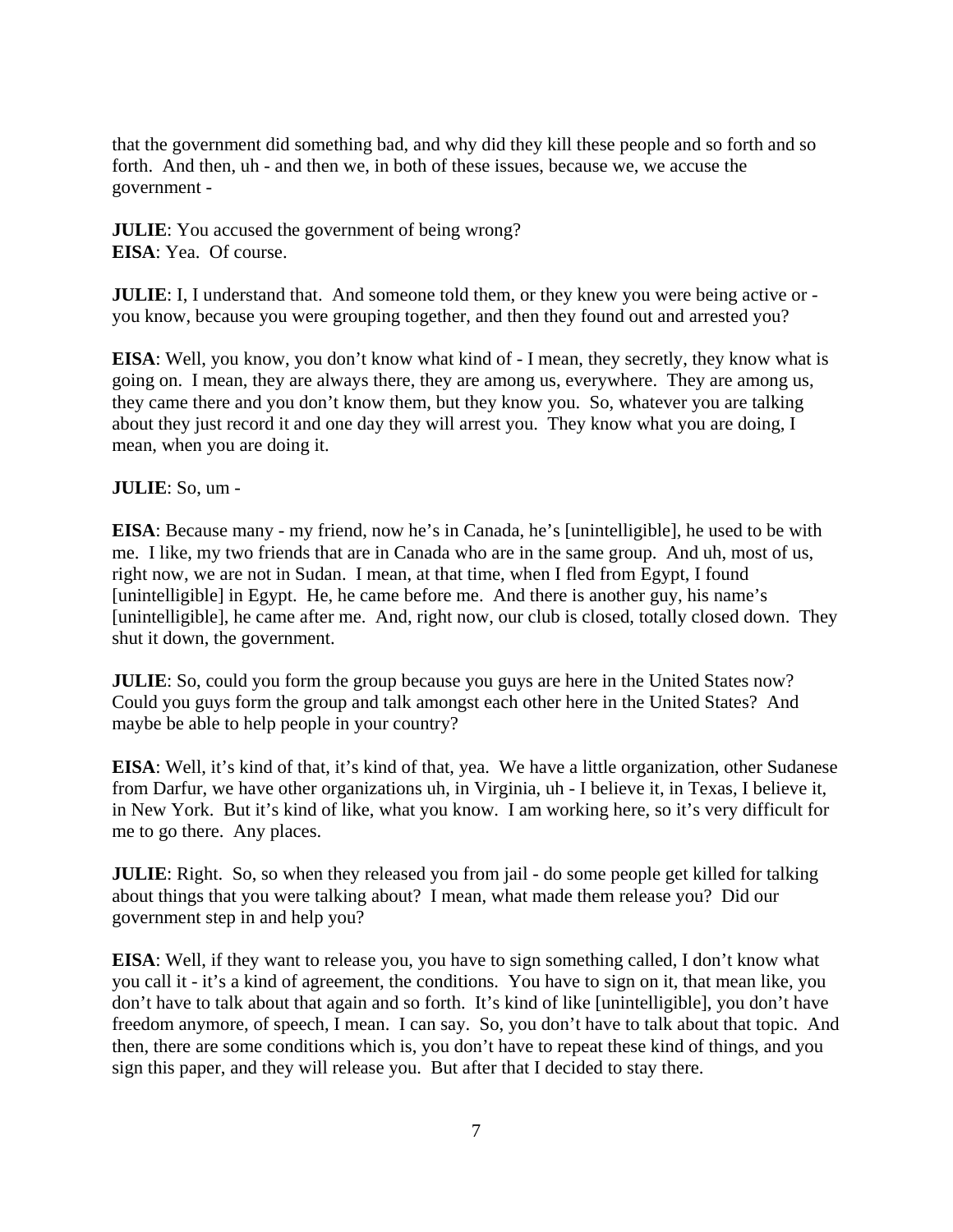**JULIE**: Basically, what you're saying, I'm just gonna kind of repeat it -

**EISA**: Okay, repeat it.

**JULIE**: - is um, they make you sign contract stating that um - **EISA**: Of course. It's a condition.

**JULIE**: - that you will not do [unintelligible], and if you do it again, there's gonna be great consequences.

**EISA**: Yea, great consequences, I'd say.

**JULIE**: And you know, at that point, that you're in fear. And because you were in fear, you then went, like - tried to escape from your country?

**EISA**: Yep.

**JULIE**: And went to Egypt?

**EISA**: Yea, I went to Egypt.

**JULIE**: How did you escape from your country? Can you explain that a little bit to me? I mean, did you contact friends, did you walk out -

**EISA**: Well, my friends - actually a friend of mine, I got a close friend, he prepared everything for me. He prepare my passport and everything. And, my brother helped me out, he give me some money. And, my friend, as I told you, he prepare me the passport and ticket and everything. And then I just went there from Khartoum to a place called [unintelligible]. I took the boat. And then I came to Egypt.

**JULIE**: Did you like it in Egypt? When you were in Egypt?

**EISA**: Well, Egypt is, somehow, is a little bit better than Sudan. But, it's still there, you know? Uh, when you are in Egypt you're still not safe, because there still, sometimes, the government still follow people. I remember some people, they [unintelligible] from Egypt also, because - I don't know, there is a kind of [unintelligible] government, they have something we don't know, sometimes the arrested people. But the best thing is when we knew we became eligible, mean when you get something, they call it blue card actually, which is like a combination of the United States - of, of United Nations, sorry - it's called blue card. When they give you this one, you'll be protected for awhile, until you travel from Egypt. I mean, I was in Egypt for three years. Uh, the bad things is when I arrive in Egypt you just go to United Nations, you registrate your names as refugees, okay? And then, at that time, you have to wait forever to do your interview. And then, after I do interview I was accepted, and after I was accepted, they give me a blue card. I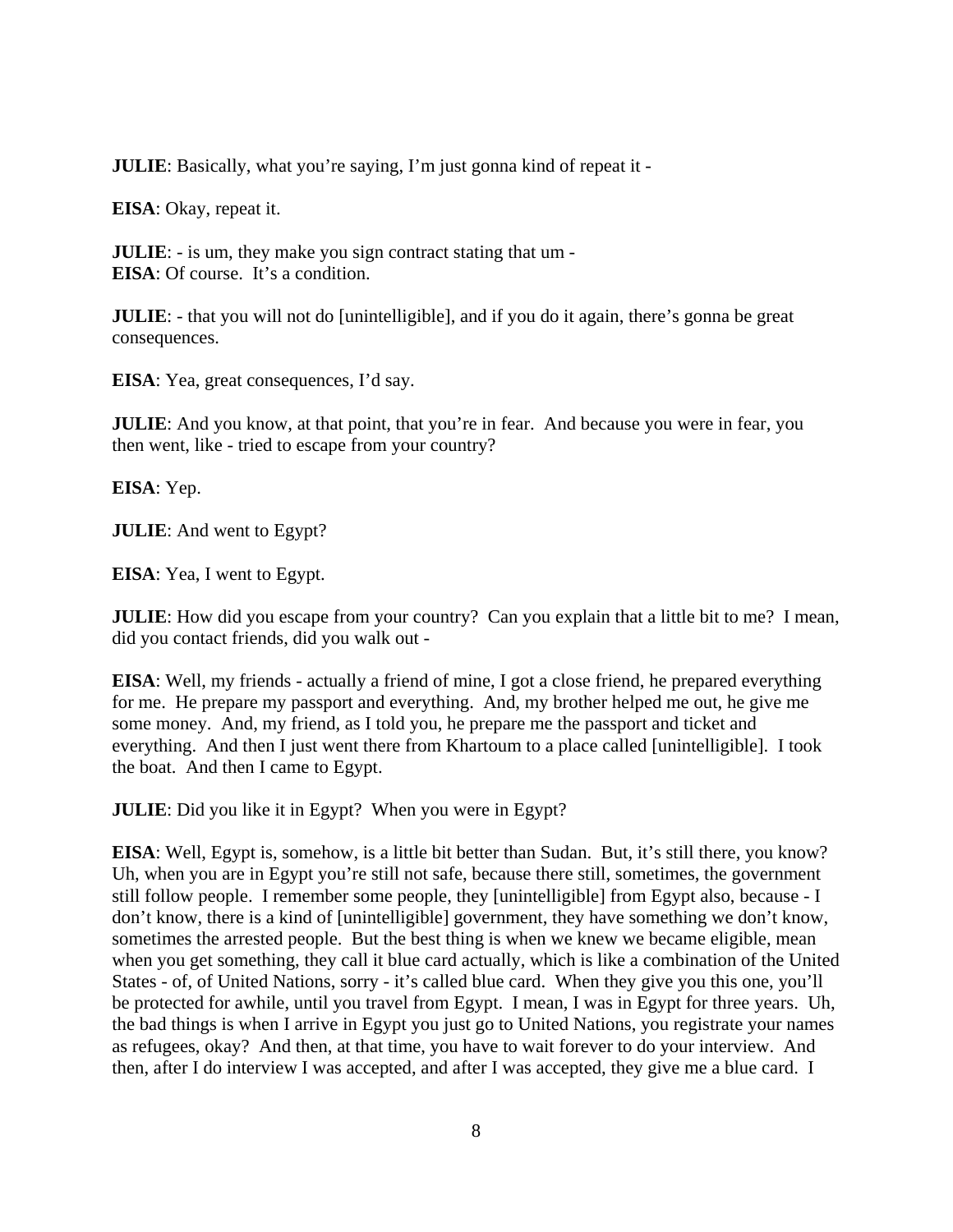was sitting in [unintelligible] for three years while I'm waiting for my process. I went to [unintelligible] from there today and I teach English language as a second language. I did also some course in American university, it was very interesting because the [unintelligible] did give us some chances to do some courses, even. To know more about the English language. Uh, one of the course which I did and I still remember, is called Community Interpreters. I did this course for a year. There is another course also, which is given by, hmm, it's a kind of scholarship given by [unintelligible]. I did it in Egypt also, it's called Teaching English as a Second Language. Is for two months, that's kind of like, developing your skills in the English language.

**JULIE**: So then, what brought you to America?

**EISA**: What, what brought -

**JULIE**: Yea, 'cause you were in Egypt right?

**EISA**: Yea.

**JULIE**: And then, you came to America.

**EISA**: Mmhmm.. [Pause] I don't understand your question again.

**JULIE**: Mmkay.

**EISA**: [Unintelligible].

**JULIE**: Okay, so you left your country because of your job and because you were speaking out. And then you went to Egypt, correct?

**EISA**: Mmhmm.

**JULIE**: Okay, and so you went to Egypt. And then when you were in Egypt you came to America, United States?

**EISA**: Mmhmm.

**JULIE**: So, why did you not stay in Egypt? What made you decide to come to the United States?

**EISA**: Okay, actually, the United Nation is - in Egypt is, if I want to explain to you more, there are three countries or yea - three countries - I believe there are four. Let me count all of them: America and then Canada, Australia and Finland. There are four countries in Egypt they can resettle you. Yea. So, it depends on your [unintelligible] or your cases. They resettle people, I don't know, by cases, by whatever - but they resettle according to their cases. So, you apply for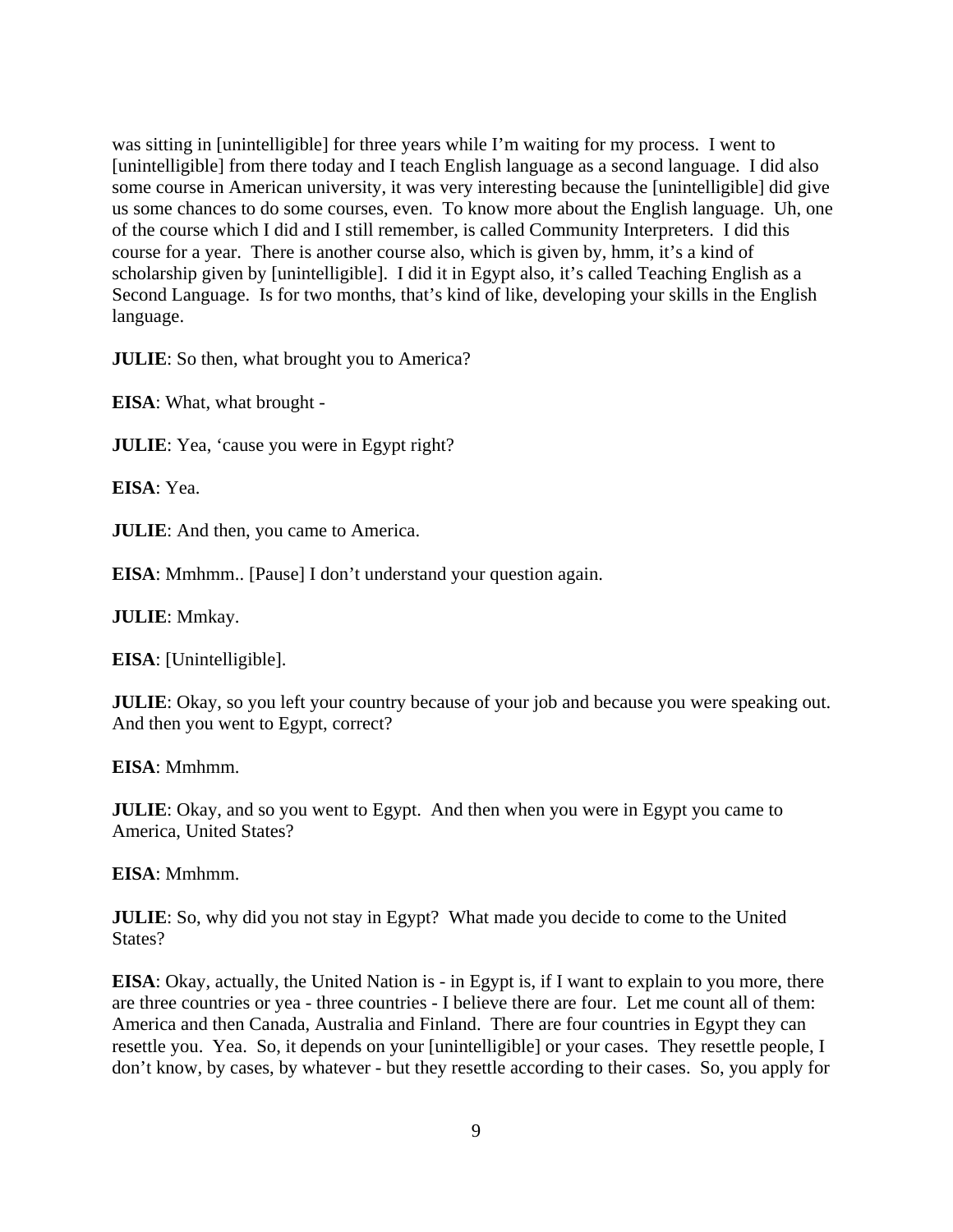United Nations and you have a case. It might be rejected, it might be accepted. *If* - if they believe that, according to the law of the United Nations, if they believe that you have a fear, you will never go back to your country, then you might be accepted. And then when you will be accepted, they tell you that a couple of months we will resettle you. So, the resettlement itself, you don't have anything on it. It is not by your choice, it is something done by the United Nations. So, when you - when I did my resettlement, it is not my choice. I don't have any choice to settle in America or Canada or Australia, no. Just, I did my interview of the resettlement, and the lady told me that, "Eisa, now I will resettle you in United States. What do you think?" I said, "I don't see, I don't - I don't deserve it." If I said, for example, "no", then I lose my chance. Whatever that - the worker of United Nations say, you resettle you to Canada or to America, then you have to say yes, okay? It is better for me, I will be protected, and so forth. So, she told me that, "Eisa, now we resettle you to United States. What do you think?" I said, "It's okay." And she said, she told me that, "Can you sign a paper?" I just sign a paper. So it's a matter of no choice, not by *you* - you selected, I am going to America, no!

#### **JULIE**: Okay.

**EISA**: 'Cause the United Nations resettlement, as you know - most of the refugees came to America. The American is taken the parades of the refugees from the United Nations. I mean, for example, if they resettled one hundred to Canada, to America they resettled two thousand. And if you say, "I don't like America", they say "Okay, stay." They don't care. And I don't want to stay there, because I know if I came to America I can be able to educate myself, I can build - I mean, even when I came to [unintelligible], the guy asked me, "Eisa, I know yourself, I know you are very educated," and so forth. "America, what are you going to do in America, if you go to America?" I told him, "Okay, I need a protection." And they don't understand, the guy doesn't mean this, he [unintelligible]. "You see, Eisa? We have Vietnamese, we have Mexican, they do a great job, they have restaurants." "Oh, I got you." This means, if you go to America, what are you going to add to American society? Are you going to be educated, are you - this is what he's saying. Because, when you bring people here, I mean, they have to add something to society, to be a good part. So, he thinks something which is, I still - [unintelligible] about being back to my country. I said, "I need protection." But he went further and explained to me that, no, "In America, we have this and we have that, and you can educate, you are free to do what you want." So I thought, okay I will educate myself then. And, that's the good part. I mean, they encourage you, if you come to America, they know that you can be educated, whatever you want, you can do. Because here, freedom is there, nobody will just arrest you, for example. I can give you - I can compare between here and in Egypt. In Egypt, even in Egypt you can be, everyday you can be asked by the police, "You, you still a threat?" Police, they can ask you without any reasons. And I remember, one day the police asked me, without any reasons, they asked me, "[Unintelligible], you came here to Egypt, you want to go to Australia, you want to go Canada, you want to go to America - why?" I can give you - I bring him my, I show him my document. "Hey guy, I work with the United Nations, I'm a refugee." He told me, " I can put you to jail." I guess here, you are free, you can think whatever you want. I know myself, now, I am protected. And he told me like this, and he said, "Okay, you're free." So in Egypt, you still asking by the police, we still a threat. But in America, nobody will ask you. If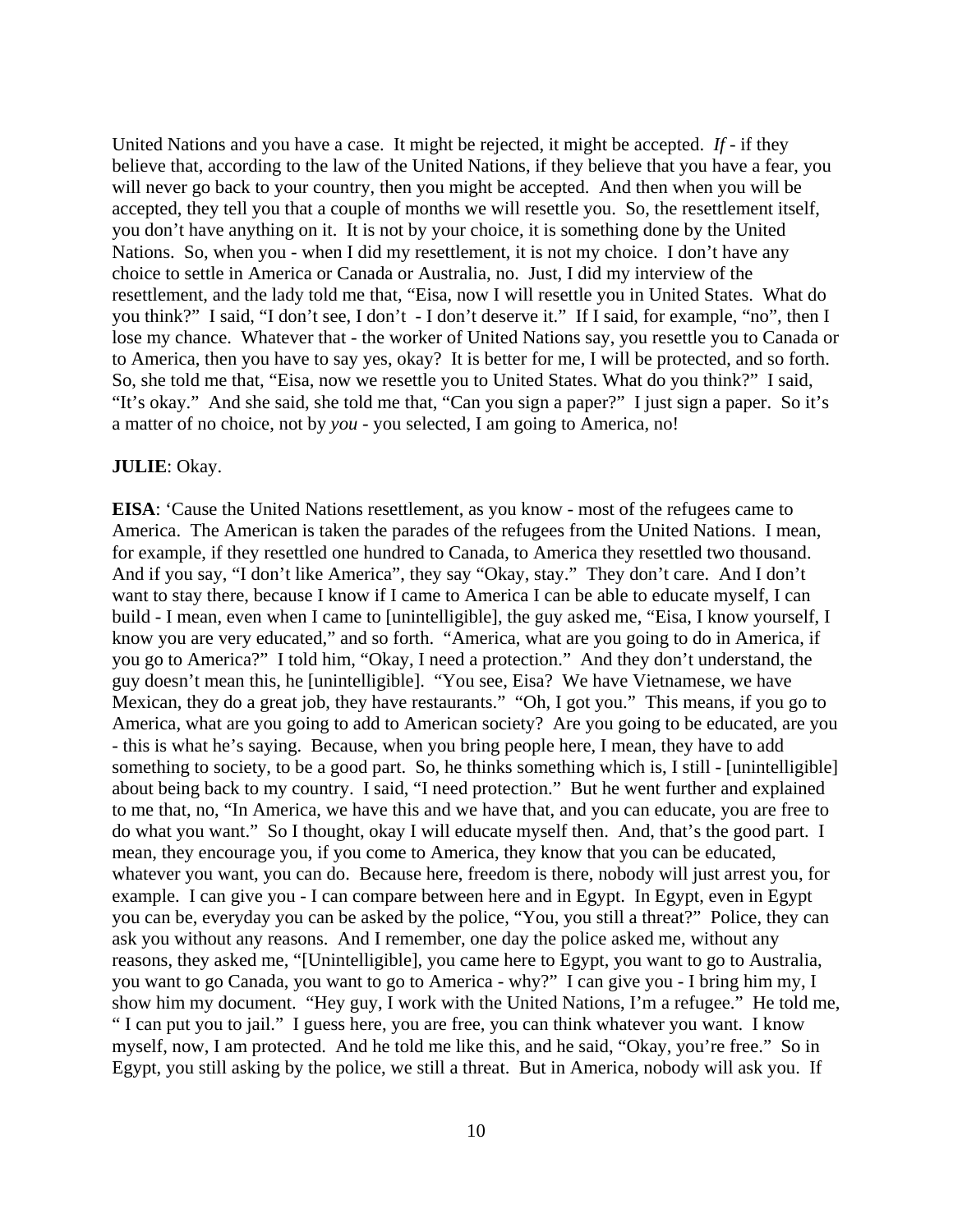you follow the rules, nobody ever ask you. Unless you do mistake - but there, without mistake, without anything, people just think that they are working with the government, they ask in the street. Many times, in Egypt itself they ask me three, four times in the street. 'Cause they stop you and ask you, " Hey, what are you doing in our country? Can you show me your I.D.?" "Okay, I will show you my I.D." And so forth. At the end, he just want to say, "Okay I can take you to jail." You know what, you can take me to jail, I know. And then when they say you are free, they say, "Okay go." [Unintelligible] They can stop you. But here, they can't stop you without reasons. If you stop me, give me a reason, why do you stop me? But there, they just stop you. That's the difference, I mean, between America and there. It's a big difference. **JULIE**: So you feel safe now that you're in America?

**EISA**: You feel safe, that is one of the questions.

**JULIE**: Okay. So, um, can you tell me a little bit about your family that you left behind there? Do you have a wife, or children?

**EISA**: Well, I miss my family, actually. Actually, I miss my family. Concerning marriage, until now I wasn't married. I am not married, but I talk to my, my - yes, last week I, I called my family and I talked to my mom and she told me that, "Eisa, I don't care. Whoever you want to marry, from America, wherever - it's free, it is your life. I don't care." So, I, I mess up sometimes, from time to time I call them, I just - they feel very, I don't know, they feel - they miss me. I miss them also, but it is better them to be there, because I help them. Sometimes I send them money. They're okay, when they need something I help them. And, I help them out, so they still, from time - when I call, they're worried about me. They ask me, "Eisa, you are in strange country..." So, I just tell them, "Hey, I'm okay. I don't have any problem. People are nice, no problem. We are living in many - we have many Sudanese, and Lincoln is nice. I don't have any problems here."

**JULIE**: So they - so your parents have a phone in their home?

**EISA**: Yea.

**JULIE**: They have electricity...

**EISA**: I have - my brother help with the cell phone, no problem. I can call them from time to time.

**JULIE**: So, like, where your family is right now, are they scared for their lives, because of fighting in the country?

**EISA**: Well, yes, they were scared, but they moved from that area. I mean, they used to be in Darfur, the region of the war itself. But now, they moved . I mean, my, my, my parents except my father is still there - but my mother, my mom, or my mother and my sisters, and my brothers, they moved from the war. Now they are living in Khartoum. They tell me what's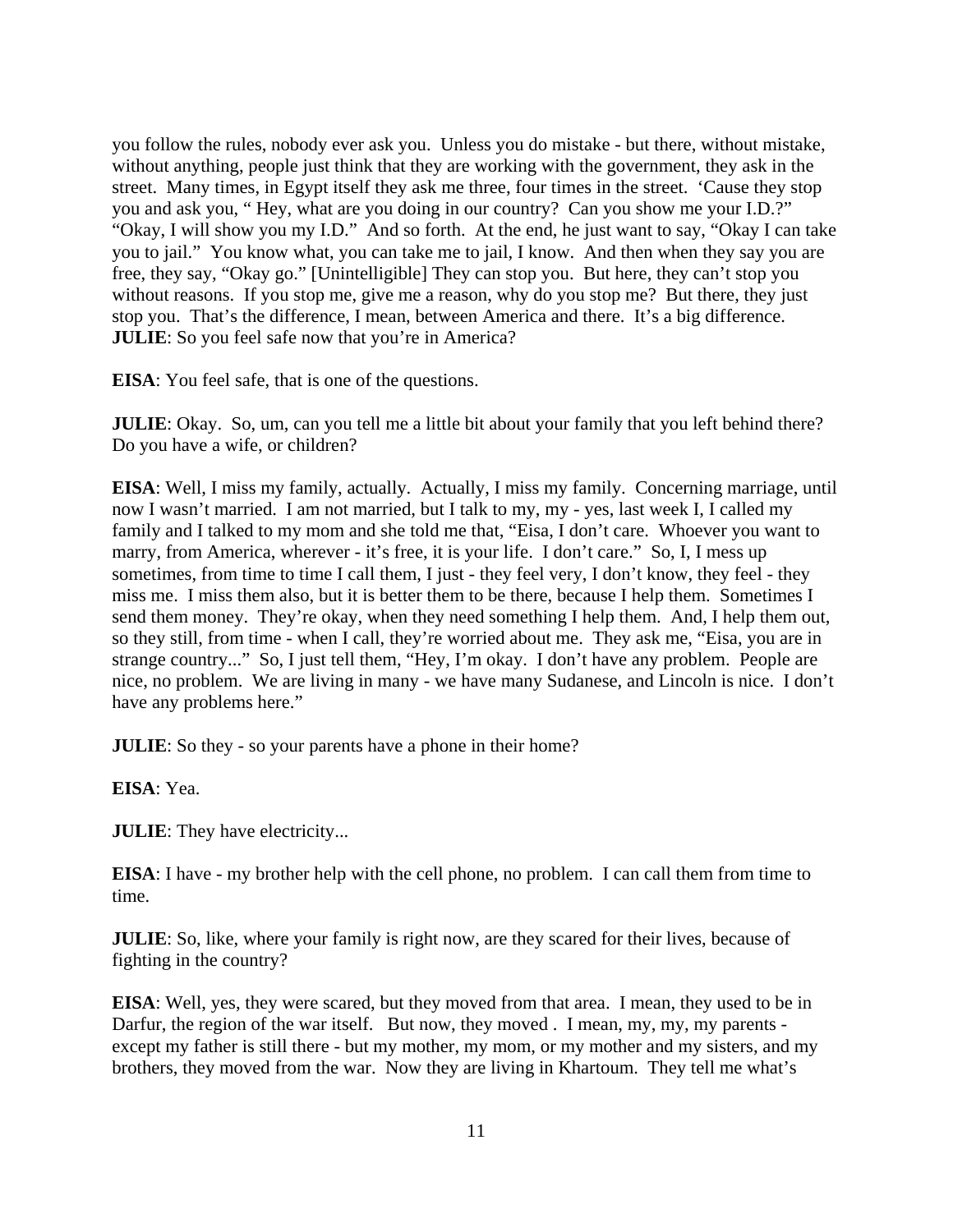going on, *every* day. Like last time, when I called my mom, she told me, "Eisa, our life is terrible now. People have been killed and you know, the place is very bad. Now, killing *everywhere*!" So, she is scared because many people have been killed. I mean - and you know I told you before, Darfur is getting very bad right now. So, they moved like two years ago, now they are in Khartoum. They're okay, but I don't know - to be honest with you, I don't know what's happened with my father right now. I don't know where is he right now. Is he okay? Or is still alive? I'm not sure. I'm not sure.

**JULIE**: 'Cause he doesn't have a phone for you to be able to...

**EISA**: I haven't called him since I came to America. I call, I only call my brother, my sisters, my mother. That's all. But he didn't have a call, and in our area there, it is very difficult to call, even from here. As you know, there is no line. I mean, there is no -

### **JULIE**: Phones.

**EISA**: Yea, there is no phone to call.

**JULIE**: So it's hard to know if somebody is okay in the country?

**EISA**: Yea.

**JULIE**: Because it's not like everybody has a phone in their home, where he's at right now. There's no phone? I mean, there's phones but not necessarily where he lives. Does he live in a village?

**EISA**: There is a phone, but, but he doesn't have phone, actually. He doesn't have phone. And you know, the life of liberty is just still difficult. So, it's very difficult for me to reach him. Even if he had a phone, it is very difficult. Last time I tried to call the place, it's [unintelligible], I mean the place where I was born, it is difficult to call there. Unless he is in Khartoum. Or let's say in [unintelligible]. [Unintelligible] is a big town, actually. The [unintelligible] of Darfur. Of the north from Darfur is very big. If somebody's in [unintelligible] you can contact him, but otherwise, very difficult to contact him.

**JULIE**: So your parents are not together then?

**EISA**: No, not together.

**JULIE**: They're divorced?

**EISA**: Uh, yea. They divorced.

**JULIE**: Divorce - is that very common in your country?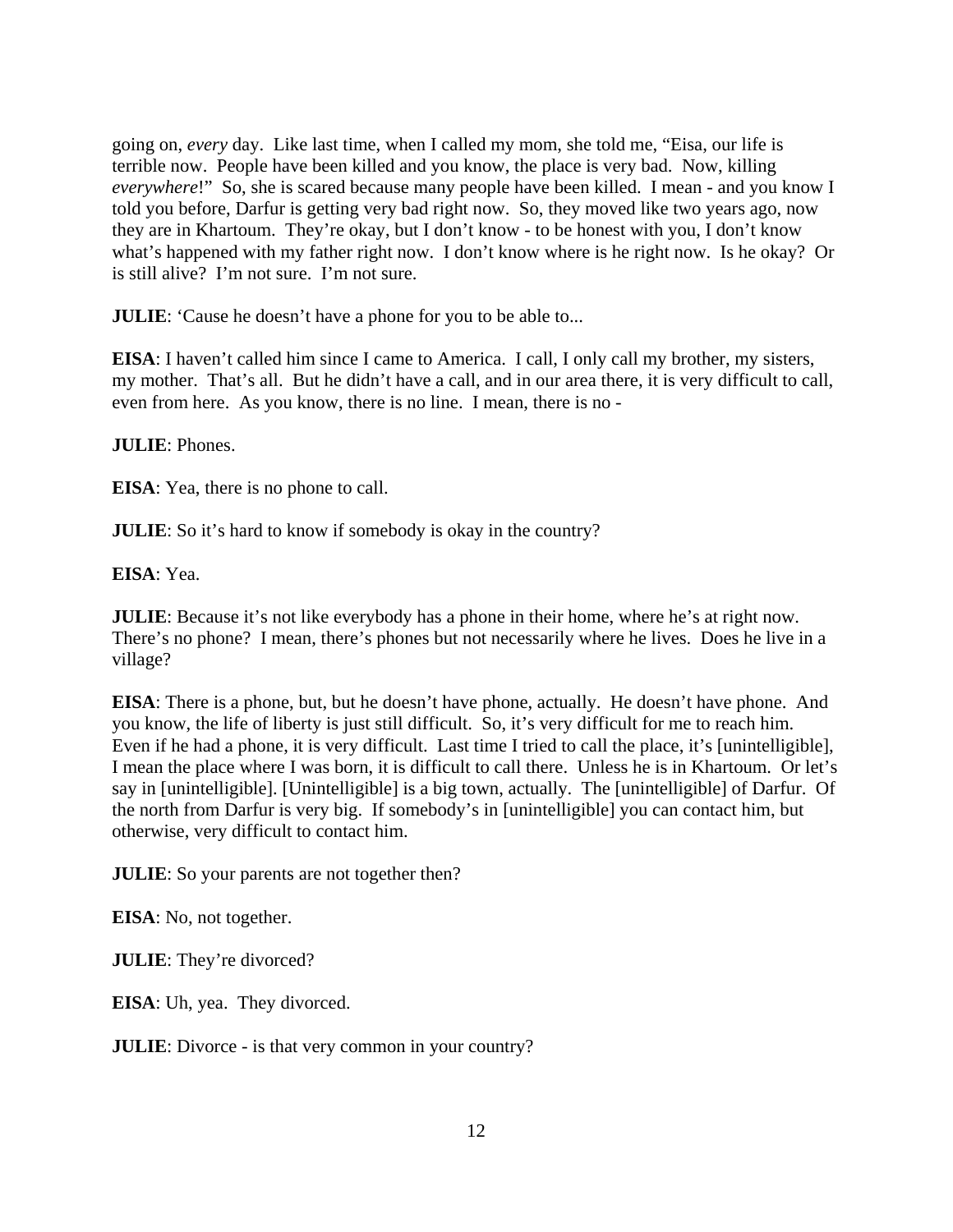**EISA**: Divorce is not common. Divorce is uh, it's um, not very common. And it is, it is a bad choice - it's difficult. It's a bad choice, actually. For example, for me, it was happened long time ago, it was in 1973, they were divorced.

**JULIE**: Okay. Did they divorce for political reasons? Or...And like, since you're Muslim, are they allowed to have more than one wife?

**EISA**: Yea.

**JULIE**: If they want to? Does your - did your dad have more than one wife?

**EISA**: My dad had more than one wife, yea, that's true.

**JULIE**: He did have more than one wife?

**EISA**: Yea, but I have a step-mother, but even my step-mother, she passed away last year [unintelligible].

**JULIE**: So your dad only had two wives?

**EISA**: No, now he hasn't had another one.

**JULIE**: He has no wives.

**EISA**: No.

**JULIE**: Okay. But, like since you are Muslim, because of your religion, you can have more than one wife? Is that very common in your country?

**EISA**: Well, it is permissable to have, but if you are afford to be able to raise your kids and so forth, it's okay. But it is really, I mean, if I tell you very basically - in our village, we have only one, two, three - three person only married twice. I mean, it's really - it's not *every*where, every place, no. It is rare. In one village you might find three person or four person married twice, but not...

**JULIE**: So you have to have lots of money to have lots of wives?

**EISA**: Yep. If you have - if you are able to feed your kids, you might have two wives. But if you are not able to feed them, then [unintelligible].

**JULIE**: And, are the women okay with that? They, they don't care that their husband has more than one wife over there?

**EISA**: Well, sometimes it make problem. That's true, sometimes it make problem!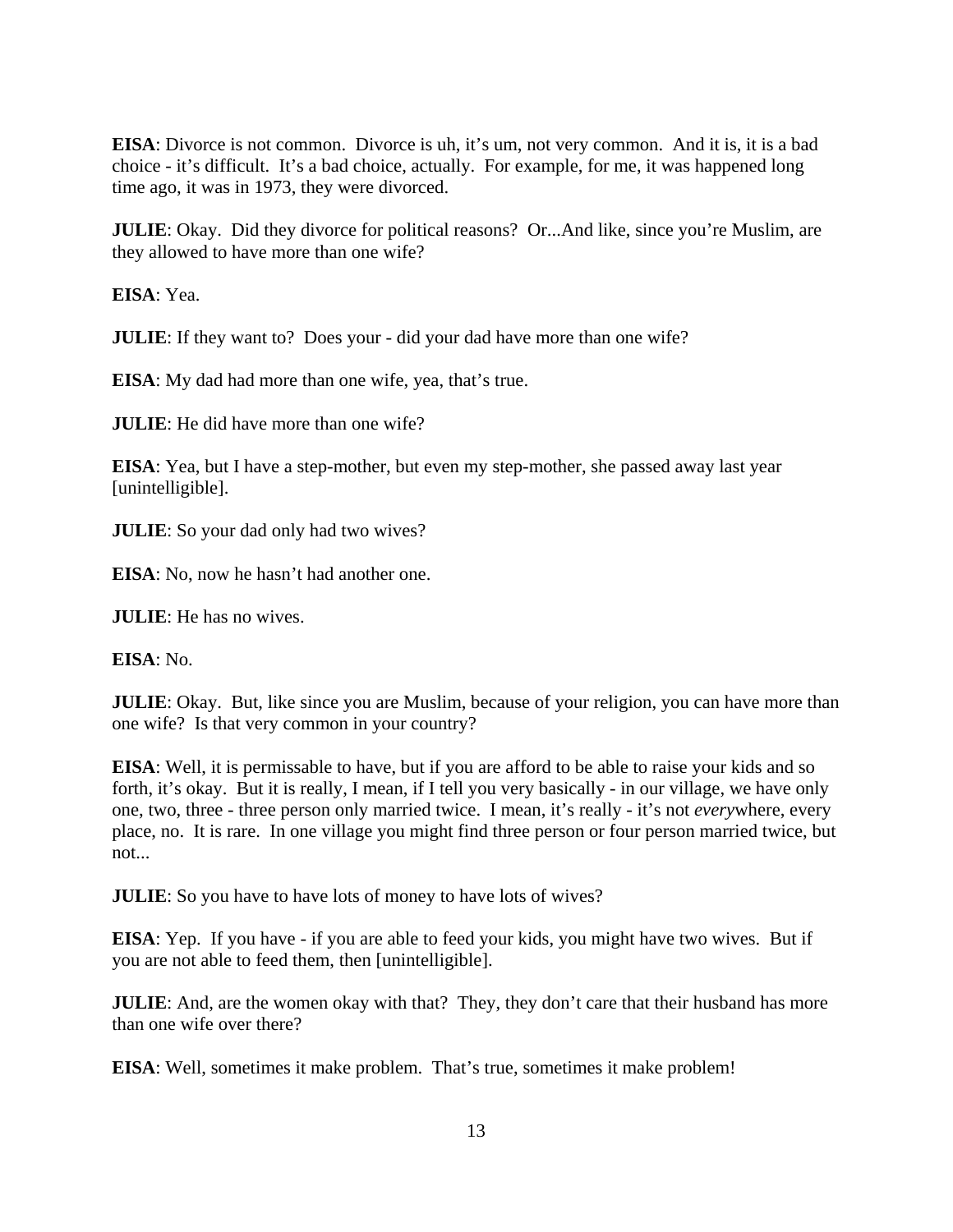**JULIE**: [Laughs].

**EISA**: Sometimes it make problem, yea.

**JULIE**: Can you tell me a little bit about um, coming to Lincoln? Like, what it was like for you to come to Lincoln? Is this the first place you came to when you came to America?

**EISA**: Well, uh, yes. It's not the first place, I came through Miami, actually. But -

**JULIE**: Through where?

**EISA**: Miami.

**JULIE**: Miami. Okay.

**EISA**: Florida. I didn't spend - uh, I spent only one day. Uh, actually, we supposed to come most of the people, they came through Yemen to New York, and then they spread them out here in America. But, for us, we came through Yemen and then Miami, and from Miami to Chicago and then Lincoln. Well, before I came to Lincoln - I got a friend, he's living here in Lincoln for six years. And, I called him and uh, I told him that I want to come to United States and I need to write your address to [unintelligible]. He told me it's okay, no problem, you can write my address and give it to the I.M., which is international organization for immigration in Cairo. You can give them my address, my form and everything, and then - it helps, actually, it was helping because my process became very possible. I give them his name and his form and address, and then I.M. told me, "Oh, you get a response there." They send me everything, insurance, security clearance - very quickly. If you have a person in America, your process is going to be very fast. If you don't have it, your process is going to be longer. Maybe one year, because you don't have person. Then, the agency, they have to look and find a place for you to relocate you. Then, it takes time. But for me, my process became very easy. I give them his name and address, and they just told me that, "Eisa, your security clearance is okay, your response is okay. So now, you're gonna leave to America." And, I think, I believe it was six - 2004. September 2004, yea, sixth September 2004, we left Cairo.

**JULIE**: So did you um, were you at any refugee camps? Did you ever live in a refugee camp?

**EISA**: No, we are not in refugee camps. Actually, actually we don't live in refugee camps. One of the policy of the Egyptians, they don't like refugee camps because the United Nations told them, "Hey guys, we need to build refugee camps." They said, "No! We don't like to put up refugees." And it was a very good because they integrate the refugees with the uh, with the people. I mean, with the Egyptian people. So, and they, they don't like actually, to do that. We are in the - we live in Cairo, we rent house, we rent apartment. We don't have any problems, we - you can rent.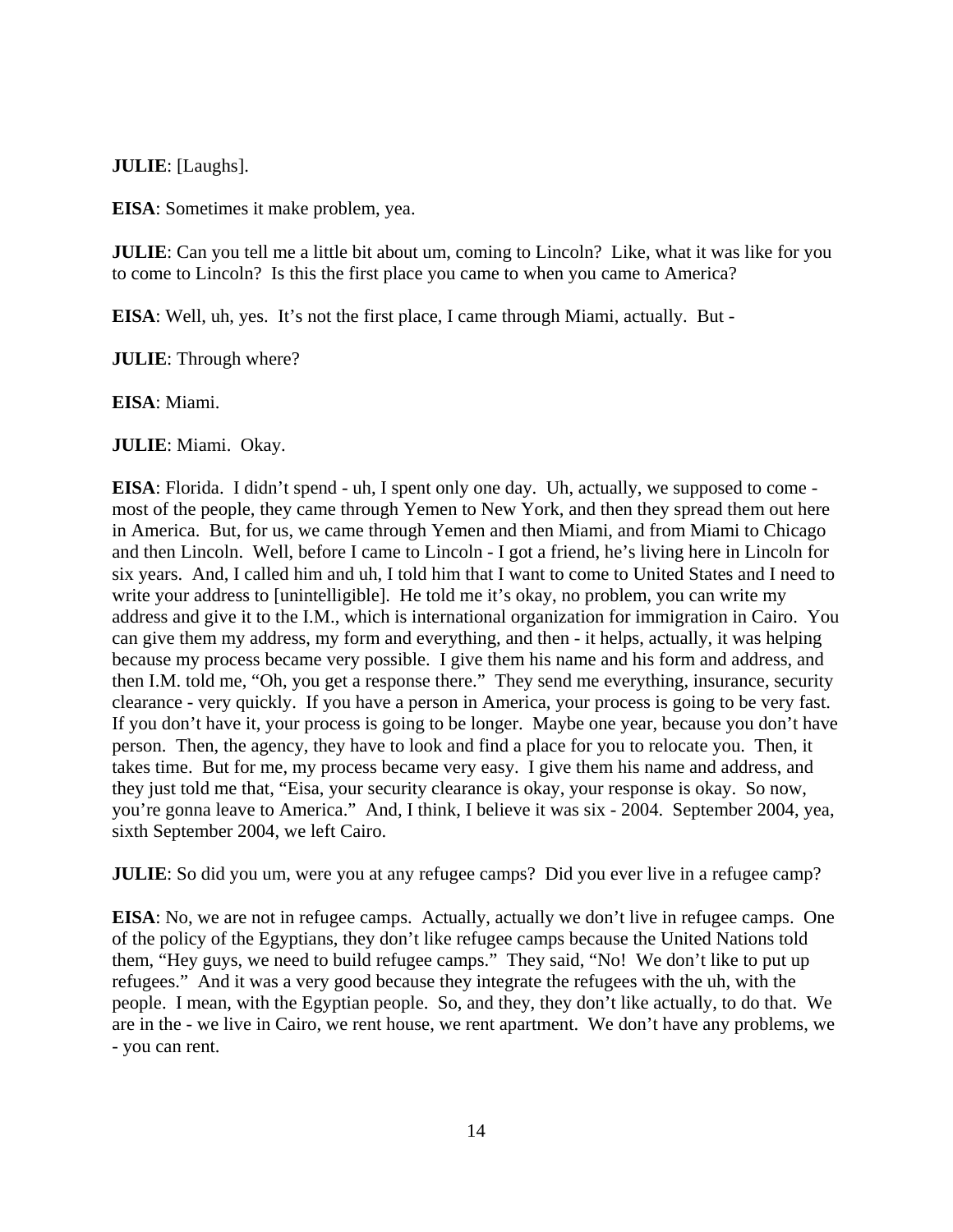**JULIE**: So did uh, the United Nations or the United States, did anybody help you with money? You know, 'cause you were leaving your country, did people help you?

**EISA**: Okay, that's a good questions. This is also done by organization called uh, is it, International - yea, I'm not sure about the name, but it was a very well organization. This organization, the purpose of this organization, they just send ticket for the refugees. It's like seven hundred dollars. Uh, seven hundred or eight hundred dollars. Wherever you go. They send you a ticket, as a loan, and you can come to America. Later on, you can pay back to them. And, you can pay maybe fifty dollar payments, they don't care. You can just pay them little by little until you finish your [unintelligible]. So it was a big organization help these refugees, and they work with the United Nations.

**JULIE**: So when you came to the United States, like how much money did you have with you? Did you have any money of your own? To live on.

**EISA**: Well, it was very organized, actually. You know, the refugees - it's, it's, as you know, the refugees, it's not like they organize everything for you. For example, as I said, there is a organization in Egypt called [unintelligible] also. The [unintelligible] care also about the refugees who are leaving Egypt, if they need help like shelter. They give them money if they need a shelter or something like that. And, other help also like charities. Charities also helps, [unintelligible]. If they want to come to America, there are other agencies which is related to religion, like Lutheran or Catholic. This also their response. When you came to America, they, they tried to give you like, caseworker, and they help you until you get a job. For four months. For four months, which is one year - one, one hundred twenty days. They resettle you, they rent you a house or apartment, until you get a job. When you get a job, then they say, "Okay, now you got a job, now you can depend on yourself." So the refugees very organized. Every step is organized.

**JULIE**: So what happens - what happens if, after four months, you don't have a job? Will they still help you, or are they just like, "Four months, you're done."

**EISA**: They will tell you, actually. They will tell you before four months, they will tell you, for example, "Eisa, now you have three months, so you have to find a job because after three months, we are not gonna help you." So, you have to find a way. I don't think that you stay longer. People, two months they work, they don't want to stay longer. Because, they want to help themselves and be able to pay their rent and so forth. To be integrated. Within two months, they get a job - three months, you get a job.

**JULIE**: So -

**EISA**: And they will help you to get a job, actually.

**JULIE**: So within four months, you're totally self-sufficient?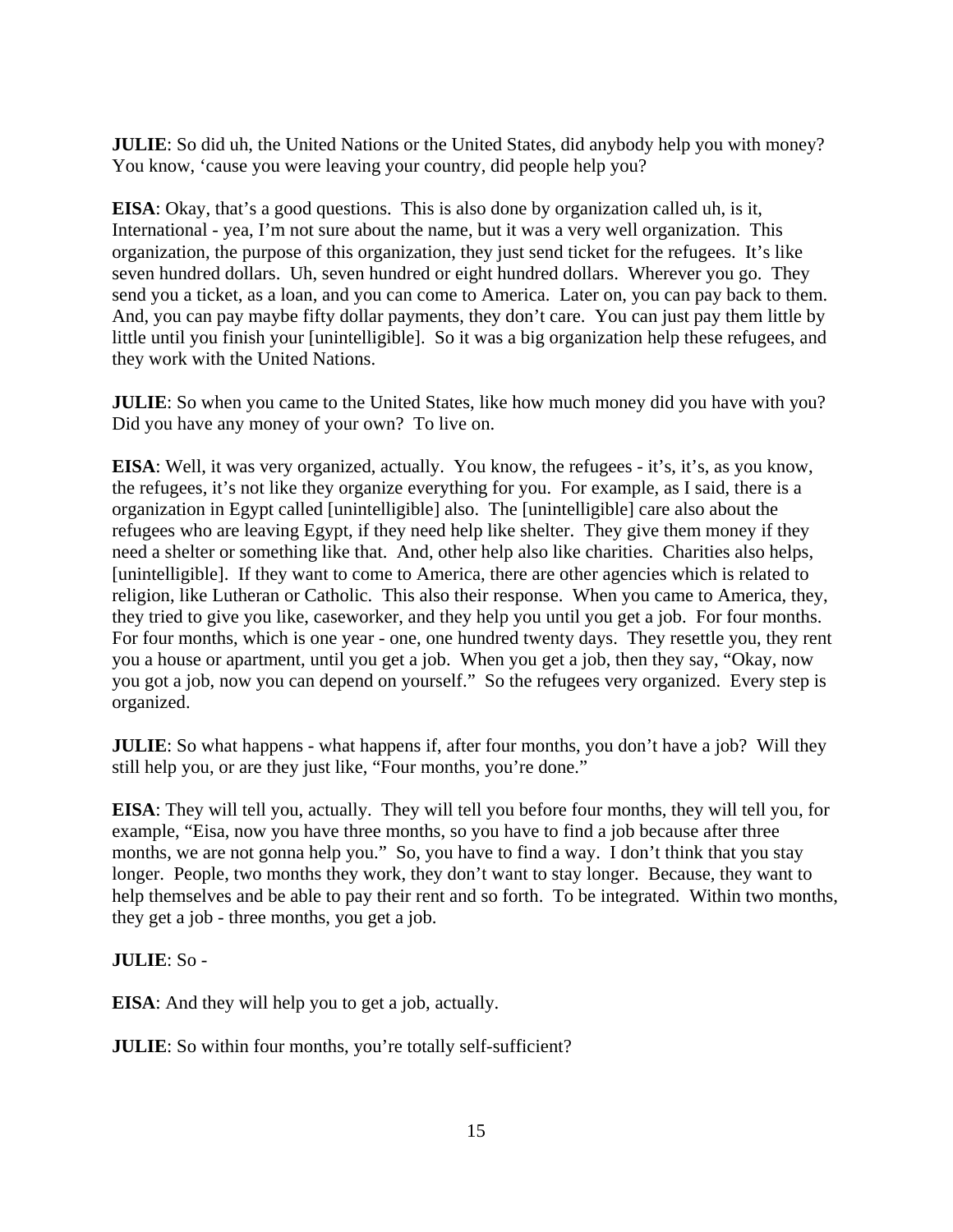**EISA**: Yea, if you get a job.

**JULIE**: Wow. That's awesome, very good.

**EISA**: You get a job, you work, then - if, if you get a job, you work, then some friends they might give you a ride until you know how to drive and so forth. And when you get a - when you know how to drive you can buy your own car and so forth. You can be dependable on yourself.

**JULIE**: Were you scared coming here? To the United States?

**EISA**: No. I wasn't scared, no.

**JULIE**: Were you ever scared that there was nobody to help you, like if you didn't have a job? Were you scared about that? That you wouldn't make it? 'Cause four months isn't very long, to come to a new country with new people, not knowing - only knowing one person.

**EISA**: Well, let me tell you something. The best thing is that, while I was working in Egypt, I have a lot of friends, American friends. They give me a background about America. I mean, even the culture. I knew a little bit about the culture, I'm not very good about the culture, but I knew - for example, if somebody invites you in America, you have to give something. It was happened to - to Egypt. You have different people, they come from different countries. But most of my friends from America. Even my boss, she's from California. And my coordinator, he's from Michigan. So, I mean - most of my life, I spend with them. Even I was very lucky, because my friend has got a girlfriend actually, himself. She's American. I went to her house, I spent all my time, and he told me, he said, "If you go to America, you don't have problem. You have the language, you don't have problem." The most important part, if you don't know how to speak English, that's a big barrier, when you have the languages. And I stayed with her, and even I told her, "Can you teach me English?" She said, "No, I don't teach you English. You know how to speak." I teach her Arabic. Now she speak Arabic well. She knows how to speak Arabic. And now they get married and now they came too, and he brought my friend. Now they are in California, and my friend now, they are studying in - actually, they studied in New York. She's doing her PhD, actually. She's very educated, you know, and she's very nice. She is from California, and she was nice because she know how to deal with the Sudanese. She go to their houses, she go to any community, and she know all the Sudanese people. How did they leave, how is their culture, that sort of things. And she teach me a lot about America, before I came here. She told me, "Eisa, before you go to America, you have to know how to drive." And when I came here, I found out she's true. She told me, "Before you go, you know how to drive. Because in America, you must know how to drive." And she told me that, and we are very lucky because we have computers, we have um, many people who come from different countries. Most of them from here and from America, from Canada, from Australia. They came and help us, I mean, help us out. If we need something to - if you need English languages or...they just kind of volunteers in our [unintelligible]. They help out there.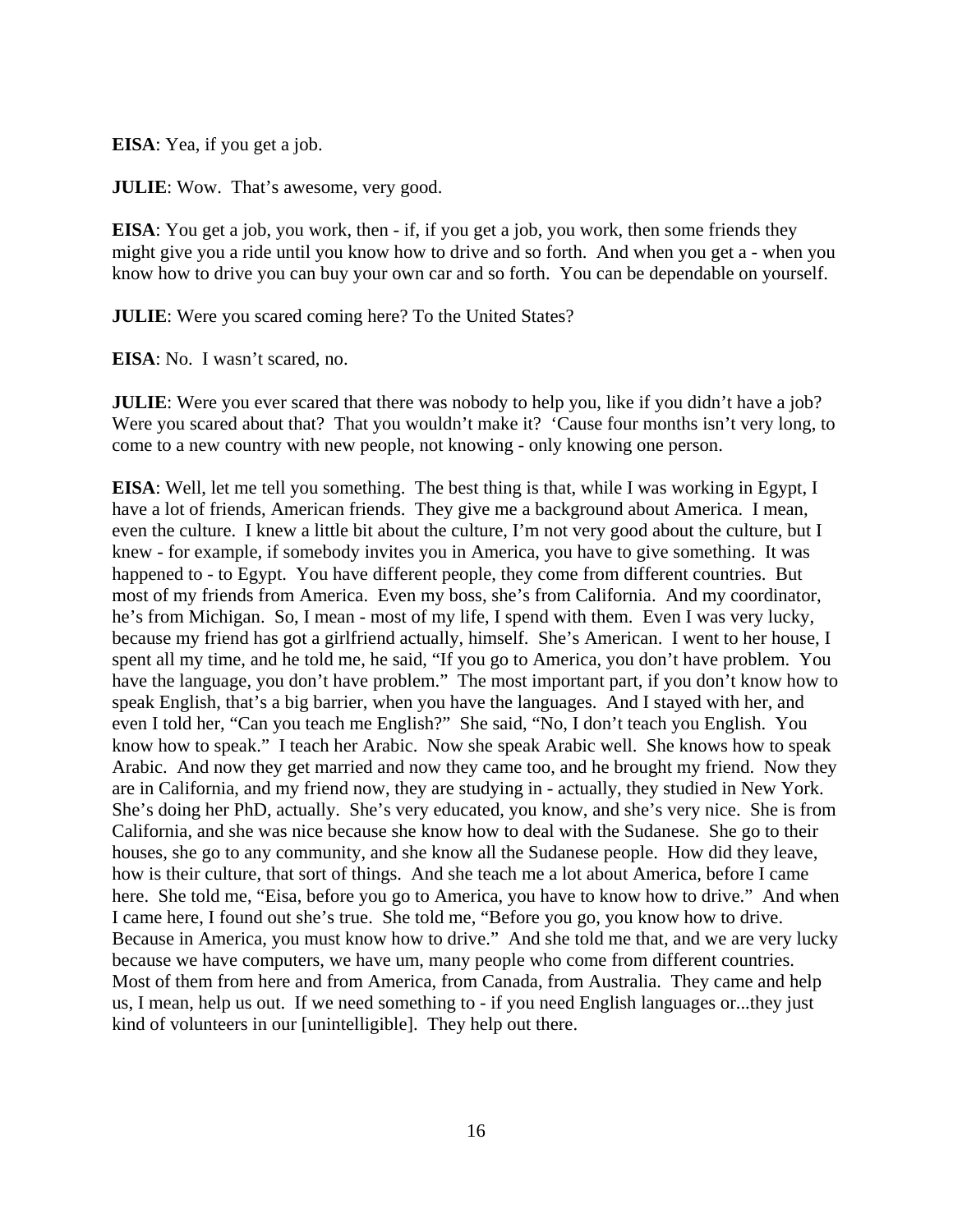**JULIE**: So, like you were telling me like, earlier about like, some of the charities, like the Lutheran, which would be the churches here - um, do they try to switch you over from being Moslim - Muslim? I may have pronounced it wrong.

**EISA**: Yea.

**JULIE**: To, to their religion? Do they try to trans -

**EISA**: No, no.

**JULIE**: They, they accept - they accept your religion and don't try to change it.

**EISA**: No. No.

**JULIE**: That's good.

**EISA**: Nobody - nobody want to. They don't do that, no. They don't ask you to do anything.

**JULIE**: Now - they don't try to teach you their way? Or they do try to teach you their way?

**EISA**: They can tell, but they don't teach you or they don't force you, but they can tell you. Because, actually you have a lot of friends, uh - we have some friends who are Christians and - I don't know, you know, the culture - Sudanese are, they don't care if you are Muslim or Christian, we live together, we eat together. We don't have any problems, actually. You might have one family, they have mixed Christians and Muslims together. You don't have problem.

**JULIE**: That's good. So, um, in your country, like religious-wise, is it mostly Christian and Muslim? Would you say predominantly, are those the two religions there?

**EISA**: Well, actually the predominant religion, if you just, if I - like for example, north Sudan and west Sudan, Sudan is four parts, I can - and we have a [unintelligible]. We have like, just let's say 75 to 80 percent are Muslims, we have Christian who live in the southern Sudan. The rest of the others. We have a very few people who live in the north Sudan, that are Christian also. We call them, like uh, [unintelligible] who came from Egypt, we call them gyp - Gypsy? Gypsy, you know Gypsy?

**JULIE**: Gypsy?

**EISA**: Yea. It's a kind of uh, [unintelligible], it's kind of - it, it's not orthodox? Yea, orthodox, or something like that, in Egypt.

**JULIE**: Hmm, I'm not familiar with it.

**EISA**: Yea, it's a part of Christian, they have a lot of churches in Khartoum.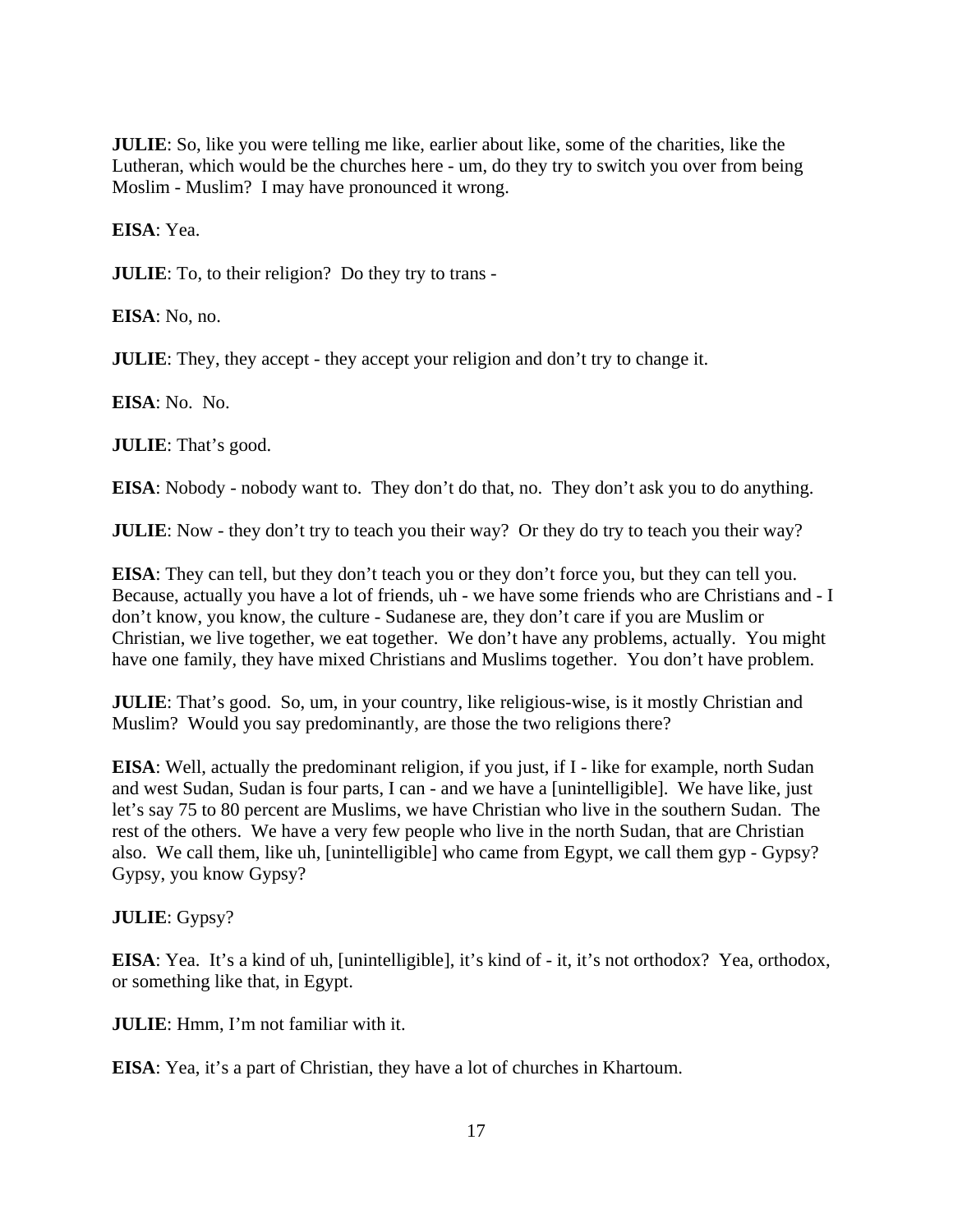**JULIE**: Hmm. I'm not real sure of what that is.

**EISA**: Uh, actually it's Egyptian, we call them, I think they are Orthodox.

**JULIE**: Orthodox?

**EISA**: Yea, Orthodox.

**JULIE**: Okay.

**EISA**: Orthodox, yea.

**JULIE**: In your country, did they try to force you - isn't that what some of the fighting is over, in your country? In Sudan, about people being - some people being Christian, some people being Muslim? Or is it more against like, Arabic people versus...

**EISA**: Well, I, I can say fighting itself is much more politics than religious. But this is [unintelligible] 1989, the politicize things. They said, they just want to mix up things, I mean. They want - why did they make it like that? Because they want to, I don't know, to brainstorming or something, like other people, doing [unintelligible] fighting against others. Let me tell you the exact uh, you know, the exact - I mean, the ideas about this fighting, I mean. Fighting itself, it's not just for the religious purpose, no. It's a politics more than religious. Because people, they want to get their rights and to get their rights, I mean, if you are [unintelligible] they are involving with Muslims among them. So, now, now the fighting is over. In the southern Sudan the fighting is over because they sign peace and everything. But in western it's still going on. The fight is still going on. Why? Let's say that, if we don't - look at me! If we said this kind of fighting is not - it's religious, the western are Muslim, those are Muslim. So why do they fight then? The question is here. So it's more politics than religious. The same people, that they fight those people because they don't have their rights. So, it is more politics than religious.

**JULIE**: Okay, so like, you're saying it's politics - so give me an example. Okay, so it's not over the religion, so what are they - what, what does one person want that the other person - what are they fighting over? What would be the reason? I know you're saying politics -

### **EISA**: Yea.

**JULIE**: But what does that mean? I know what politics means, but like, let's say one person has an apple, one person has an orange, and they want the other person's - what, what is the fight over?

**EISA**: You mean, which one? The, the fighting, or?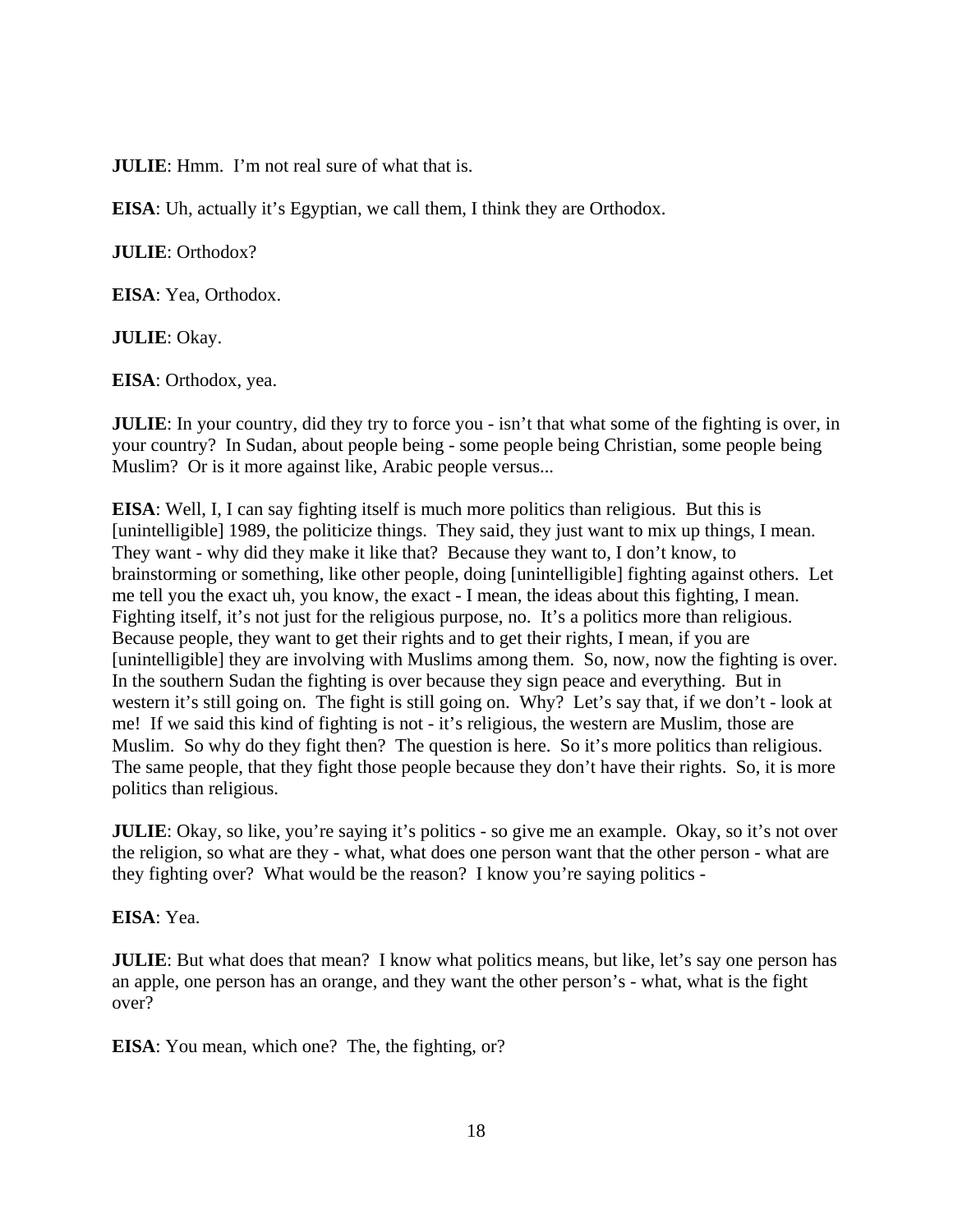**JULIE**: Like, you were saying like, for example um, both of them are Christians, or most of them are Muslims -

**EISA**: Yea.

**JULIE**: So what are they fighting for?

**EISA**: Okay.

**JULIE**: You say politics, so what is the political thing that they are fighting over?

**EISA**: They want to get their rights, for example, like now - if you just think about the western Sudan.

**JULIE**: About their land? They want their land?

**EISA**: Not only land. Not only land. They, they thought that they don't have a good development. I mean, if you come to the north -

**JULIE**: Uh-huh.

**EISA**: Okay, the southern is the same thing. They fight before because they don't have the same development. They don't share the resources of the Sudan. They are not equal. They feel themselves that we are minimizing them. They are not sharing them in everything.

**JULIE**: They don't share together?

**EISA**: Yea. So, they need their rights. And now they get it. [Unintelligible] But our western, they still fighting because they want to get the same things. They want to share the resources, they want to share the government, they want to share *every*thing, they want to get the development. They want to develop places and so forth. So, now they still fighting, that's the reason why they fight. They want - they fight, they want to get equality. Equality in everything. In the development, in terms of politics, whatever. They want to be together.

**JULIE**: So they really want to be, they want to be one, and one person doesn't want them to be one?

**EISA**: Exactly.

**JULIE**: And they can't like, let's say, if I lived over here and this person lives over here, I couldn't just move over there and be a part of this? They would not allow me to do that, there? Like, in the United States, if I live in Lincoln, I can move to California. But, they would not allow me to move and be a part of that?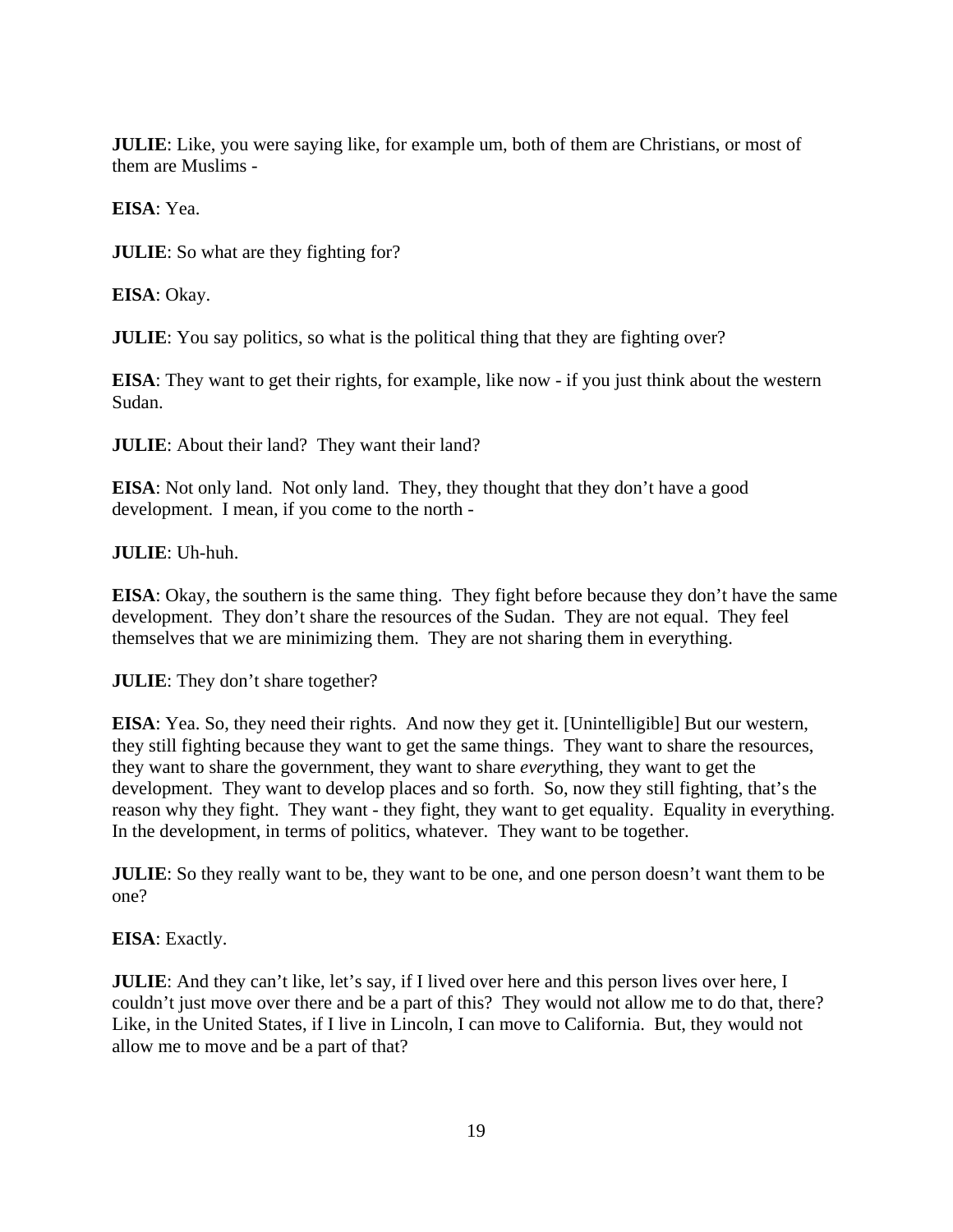**EISA**: Well, in other words. I will put it in other words.

**JULIE**: Okay.

**EISA**: You will be well-educated, okay? You graduate from university, wherever.

**JULIE**: Okay.

**EISA**: Okay. The United States is different because it's a country very different, because here democracy or whatever - but the system very different, because we have what you call a dominant - I would say a dominant minority of the people who dominate everything by themselves. The resources, whatever. A dominant people, they want to dominate land forever. I mean, this land they want it dominated since 1956. They still dominate the land, and they think that they are superior, and others are inferior. You understand?

**JULIE**: Right, okay.

**EISA**: So those dominant people, they want to stay there, and even if you became well-educated, you would never reach that point.

**JULIE**: Really?

**EISA**: Whatever you do in the life, you see that you still are dominant - you still, you have to, you have to follow - not to be followed.

**JULIE**: So, the people that live up here, let's say - do they look different?

**EISA**: To put you in another way, that they - they don't like you to share everything. They want - they don't like you to share everything in the government. Let's say -

**JULIE**: Can you tell a difference between someone? Like, like in the United States you can tell people, like different races.

**EISA**: Yea. I can see that, I can see the races but I don't see any kind of racism there. Because, they have the same color. The problem is here, I don't know, they think that -

**JULIE**: So how do they know who's who? How do they know if I live here or you live there?

**EISA**: Okay let me, let me explain to you more, more clearly.

**JULIE**: Okay.

**EISA**: People who live in this house -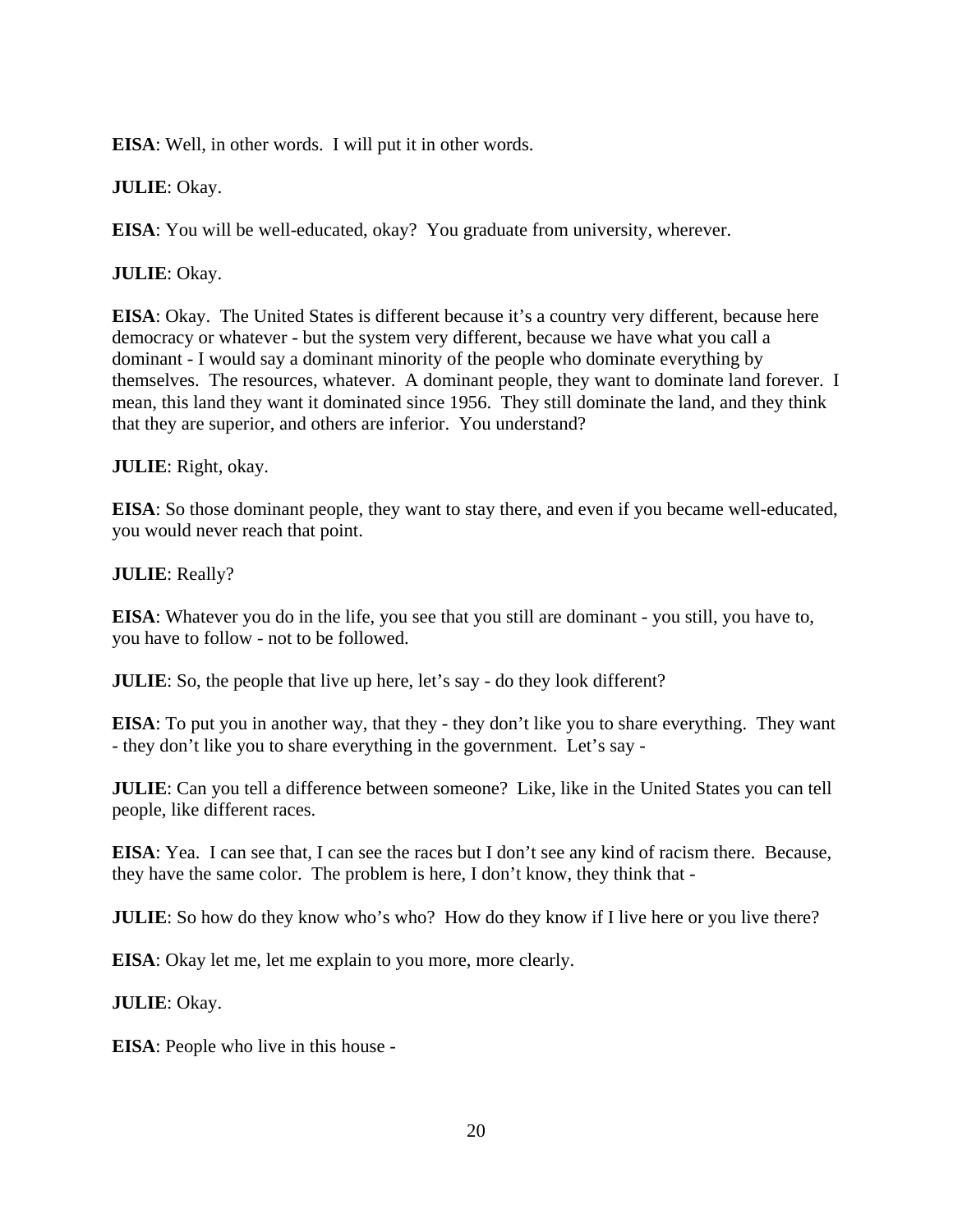**JULIE**: Right.

**EISA**: They're looks more African, looks more African, okay?

**JULIE**: Darker skin?

**EISA**: Okay. In western Sudan, they are looks more African.

**JULIE**: Okay.

**EISA**: Okay? Those who claim they are, in north Sudan - people claim that they are, but they are not. But they claim. The clan or [unintelligible] came from our countries and they still believe that they are Arab. They are not Arab but they still believe that they are Arab, okay? Well, those who are dominating the country, I mean, who are [unintelligible] Sudan, if you hear them, they don't - those who are more African, to share them. They must be, you know, [unintelligible]. You can say the [unintelligible]. They don't want them to be like them, I mean. In everything I mean, in everything. In their sources, in the government, in everything. Now people, they are fighting because they want to get their rights. You understand.

**JULIE**: Kind of, yes. But does part of it have to do with like, AIDS and stuff? In the country?

**EISA**: The eight?

**JULIE**: AIDS? AIDS?

**EISA**: Yea, A-I-D-S?

**JULIE**: Uh-huh. 'Cause like, a lot of people - like in Sudan, it's like, very very high with AIDS?

**EISA**: Mmhmm.

**JULIE**: The disease that people are dying of?

**EISA**: Well, it's a lot of things to do, actually, with those kind of - with the Sudanese government. It's a, it's a very difficult. I'm not a good politician!

**JULIE**: [Laughs].

**EISA**: But, I can put it simply. People they fight, they want to get their rights in politics. They want to share the government. They want to give them their rights. They want, for example, their resources go back to them and develop their places. They need health, they need uh - yea, they need health, they need schools, they need - this is what they need, in their places, I mean.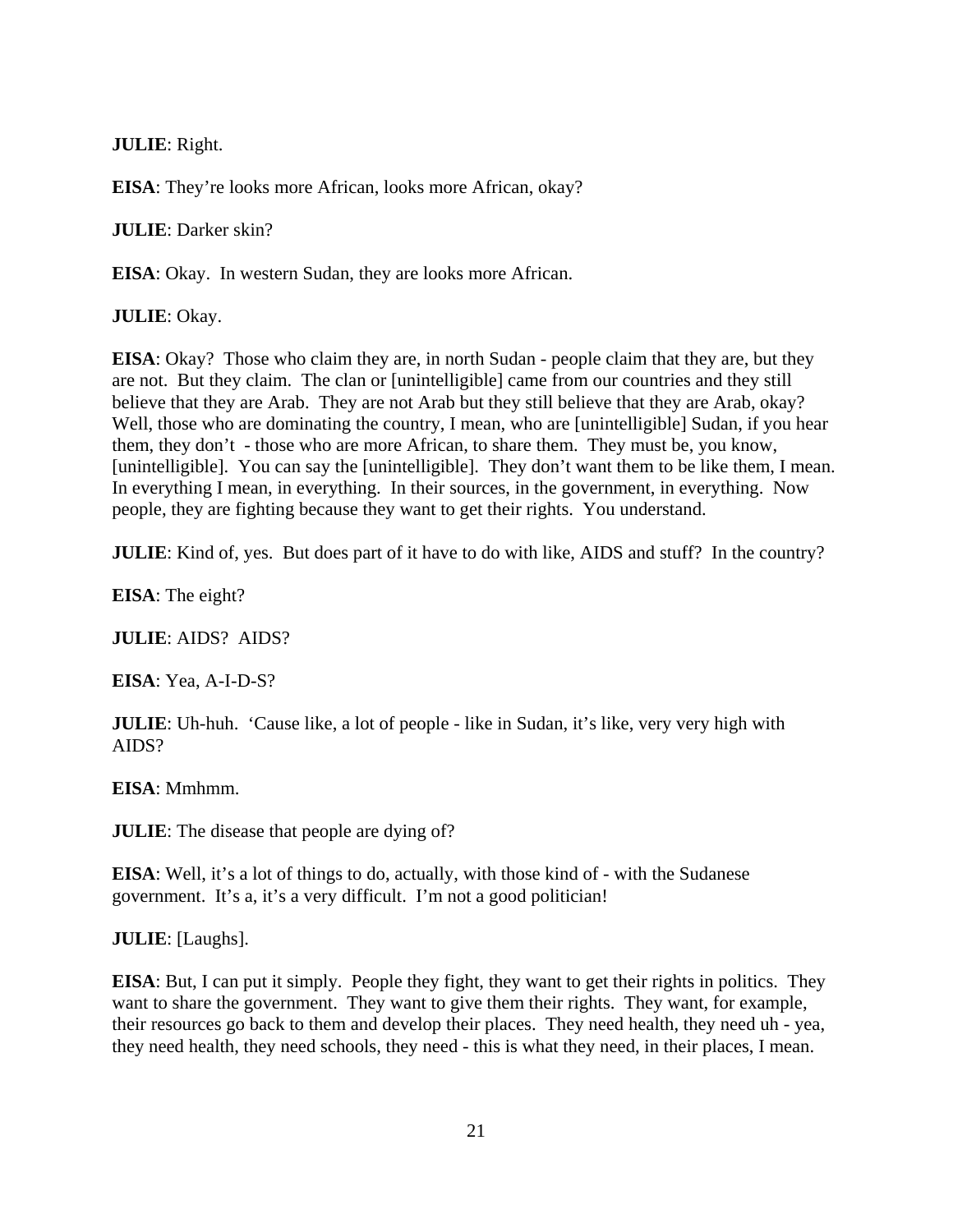**JULIE**: And they want to help them do that?

**EISA**: Uh-huh.

**JULIE**: And they're saying no?

**EISA**: They need that to be helped. And they - I mean, any kind of development. That why those southern [unintelligible], they fight twenty-three years. And now they come to conclusion, and they sign a peace, which is - I believe it, before - I don't know how long this take, but they signed it. Already they signed the peace.

# **JULIE**: Okay.

**EISA**: And, this peace, everything is there. I mean, this peace include everything, it include resources, include the division of the resources, include the division of everything. How they're going to develop this place and so forth. The same thing happened to us in Sudan right now. They want also the same things: their country to be developed, I mean the southern Sudan, which is Darfur region, must be developed. As always, they must share everything with the government. I mean, like resources, whatever. In, in Darfur for example, you have a lot of animals and other resources. But, we don't have any benefit from those resources. This is one of the examples. I mean, all these animals come to the north and we get nothing.

### **JULIE**: Okay.

**EISA**: So we need development. We need our place to be developed like any other place in Sudan. We need airplanes, you need everything, I mean, in development. So, I can give you another example.

**JULIE**: They don't want to help them develop, they just want to forget about them.

**EISA**: Yea. And now genocide take place - not only this, they want to kill them, they want to, I don't know - they want to...go back to [unintelligible], find out if they want to kill them all, they want to genocide them.

**JULIE**: Yea, why do they want to um, why do they cut off, like the men - they cut, and then they rape their women. You know what I'm saying? Are they - why do they do that over there? I don't understand.

**EISA**: Why do they do this? Well -

**JULIE**: So they can't reproduce, are they trying to make 'em so they don't reproduce? Anymore children?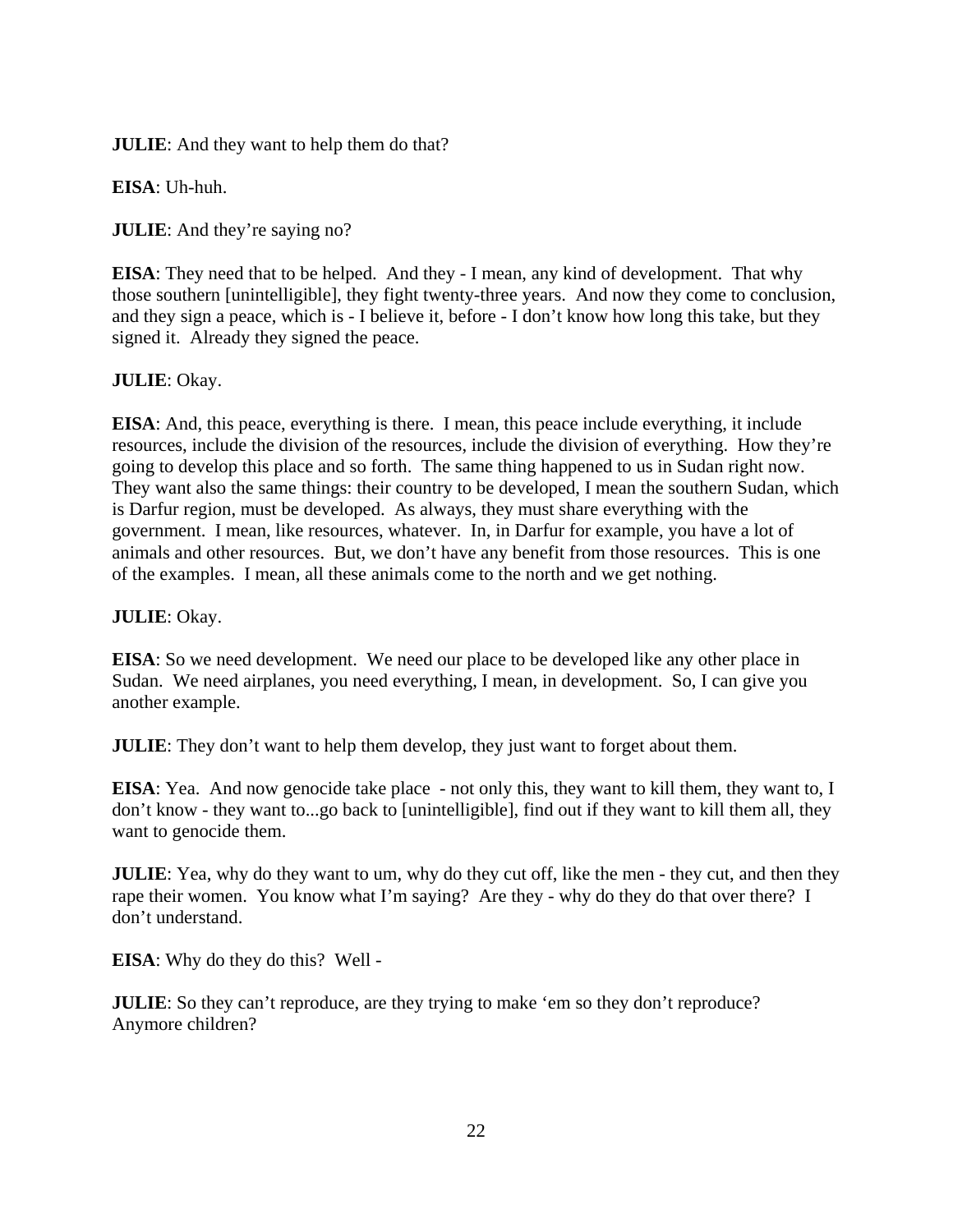**EISA**: Mmm, raping is another issue. Raping is like, I don't know, but kind of - this stuff is kind of...

**JULIE**: But like men, like the men - they take off their, um...

**EISA**: Yea, I know your point. I know it. Uh, rape is, it's a kind of - it's kind of like, when you do this person - how can I put it the right way? I say it's like, kind of irrespectable, misbehavior or demeanor, however you say it. It's a kind of criminal, I mean. And the criminal [unintelligible] is very, very bad. I mean, [unintelligible], am I right?

# **JULIE**: Yes.

**EISA**: That was bad, it was bad. And I hope that this thing's going to finish very quickly, but I don't know how long it will take. I mean, it was terrible. If you go to internet, you see how many people died. Like, 400,000 people died. Most of the people now in charge, 200,000 in charge for, because of before. You can say this is a civil war, it's kind of. But I don't believe in a civil war. Because, you can't name it that. Can you name it civil war? I don't know. You can [unintelligible].

**JULIE**: Can I name them?

**EISA**: You can name a civil war?

**JULIE**: They called it a civil war.

**EISA**: It can be. Because, those people are - people are [unintelligible] this kind of thing. And anyway, I hope that this thing's gonna finish later - soon, I mean. 'Cause, still terrible. If you read internet, it's still terrible.

**JULIE**: As you look back um, what do you think about leaving your country you were born in and coming to the United States? Um, are there any recommendations that you would give others, coming behind you? And what do you want your children to learn from where you came from?

**EISA**: Okay. Well, first of all, the recommendations for the others to come to the United States. I would say uh, this place is safe, for those who are refugees following me. And, opportunities here. If they want to educate themself, they can be educated. And if you need - if they need to get a job, they can get a job. They can help their family, they can be a part of this society, they can be a good part of this society. Um, my recommendation is just, they have to plan well. And they have to, even if they don't know English, they have to start learning themself before they come to this country, because they will help, for themself I mean. Language is a key, if they know English languages they will be able to, to improve more and more and they educate themself and be a part of this good society. I mean - and they can add more to this society. When they will be very educated. For my kids, I will just remind them that - what I have done in